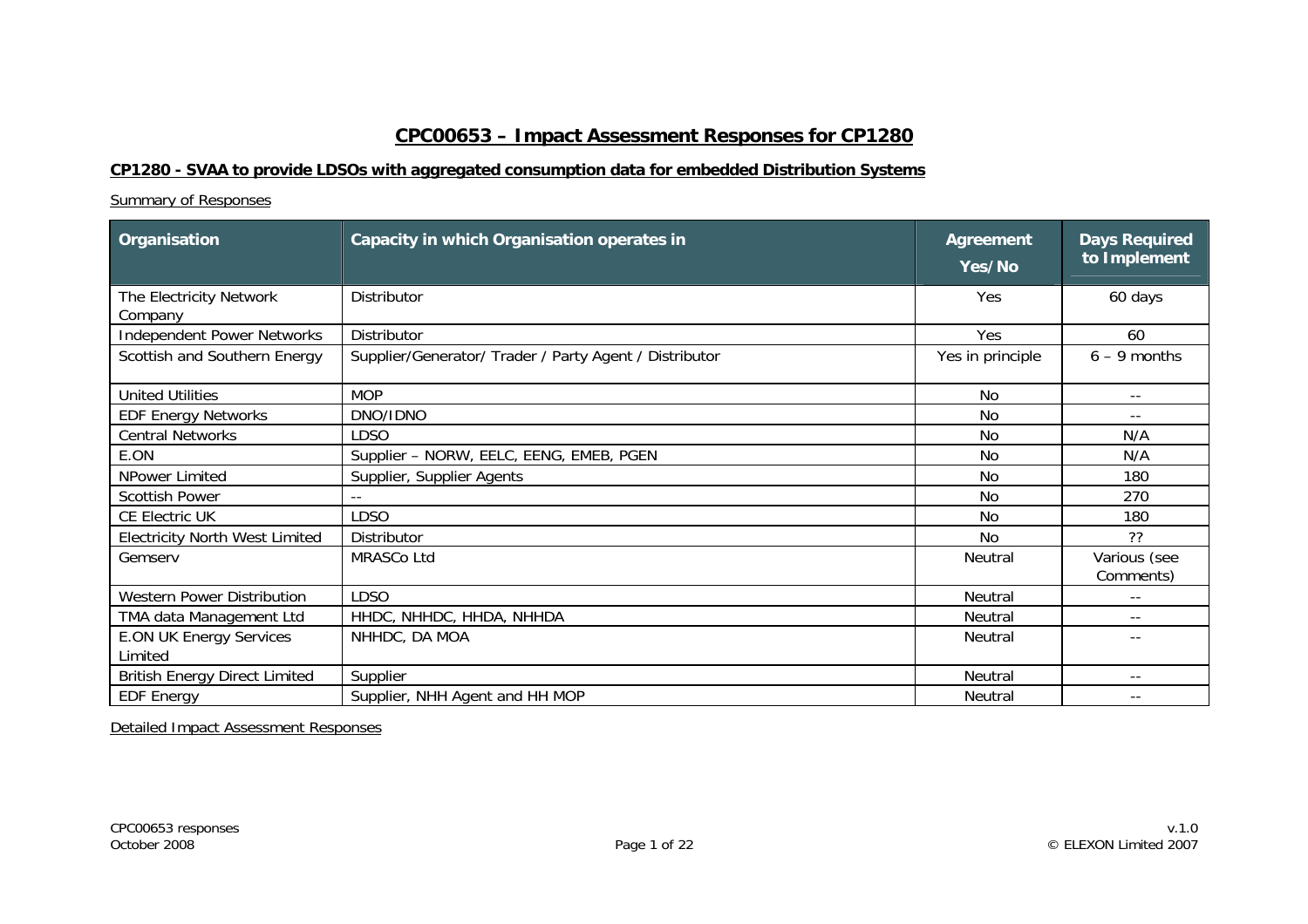| Organisation                                | <b>Agreement</b> | <b>Comments</b>                                                                                                                                                                                                                                                                                                                                                                                                                                                                                                                                                                                  | Impact |
|---------------------------------------------|------------------|--------------------------------------------------------------------------------------------------------------------------------------------------------------------------------------------------------------------------------------------------------------------------------------------------------------------------------------------------------------------------------------------------------------------------------------------------------------------------------------------------------------------------------------------------------------------------------------------------|--------|
|                                             | Yes/No           |                                                                                                                                                                                                                                                                                                                                                                                                                                                                                                                                                                                                  | Yes/No |
| <b>The Electricity Network</b><br>Company   | Yes              | Agree Change comments: We support this change. Ultimately costs of metering at<br>the IDNO/DNO boundaries must be borne by consumers. This proposal offers a more<br>economic and efficient solution as IDNO connections increase.<br><b>Impact on Organisation:</b> We will need to establish processes and systems to<br>manage the data. However, we believe this is a more economic solution than the use<br>of boundary meters or by that offered by solutions outside of Settlement.                                                                                                       | Yes    |
|                                             |                  | Adverse Impact: No                                                                                                                                                                                                                                                                                                                                                                                                                                                                                                                                                                               |        |
|                                             |                  | Associated Costs: Costs are not known at this stage. However as a relative basis<br>we believe the cost of this solution will be cheaper than alternative options which<br>could require metering, data retrieval and data processing as part of the solution.                                                                                                                                                                                                                                                                                                                                   |        |
|                                             |                  | Any other comments: This change proposal is consistent with the proposals<br>presented at the IDNO-DNO Working Group and rightly addresses the issue at<br>industry level in line with Section L clause 5.2.4 of the BSC.                                                                                                                                                                                                                                                                                                                                                                        |        |
|                                             |                  | We believe this is an issue that builds on the work developed by P62 and that<br>providing an industry solution through the BSC will facilitate competition by removing<br>the requirement for physical network barriers. It will be more economic in the long<br>run compared to divergent solutions which could require multiple system changes,<br>metering, data retrieval and processing costs. This central approach will ultimately<br>protect consumers from additional costs.                                                                                                           |        |
| <b>Independent Power</b><br><b>Networks</b> | Yes              | Agree Change comments: IPNL supports this change. Additionally, the Ofgem<br>IDNO/DNO workgroup have identified and been working towards the delivery of this<br>solution as the preferred route. IPNL has submitted this change proposal as part of<br>our responsibilities to this group.                                                                                                                                                                                                                                                                                                      | Yes    |
|                                             |                  | IPNL believes that the proposal provides a workable low cost industry wide solution to<br>replace the need for costly boundary metering. We believe it offers a sustainable long<br>term solution which will play a major role in opening up the whole market to<br>competition in distribution. This competition has potential to bring cost savings to<br>distribution such as in gas where average IGT prices are currently c£12 p.a. per<br>domestic connection less than the DN equivalent charges.<br>IPNL have prepared extensive analysis of the market for new electricity networks and |        |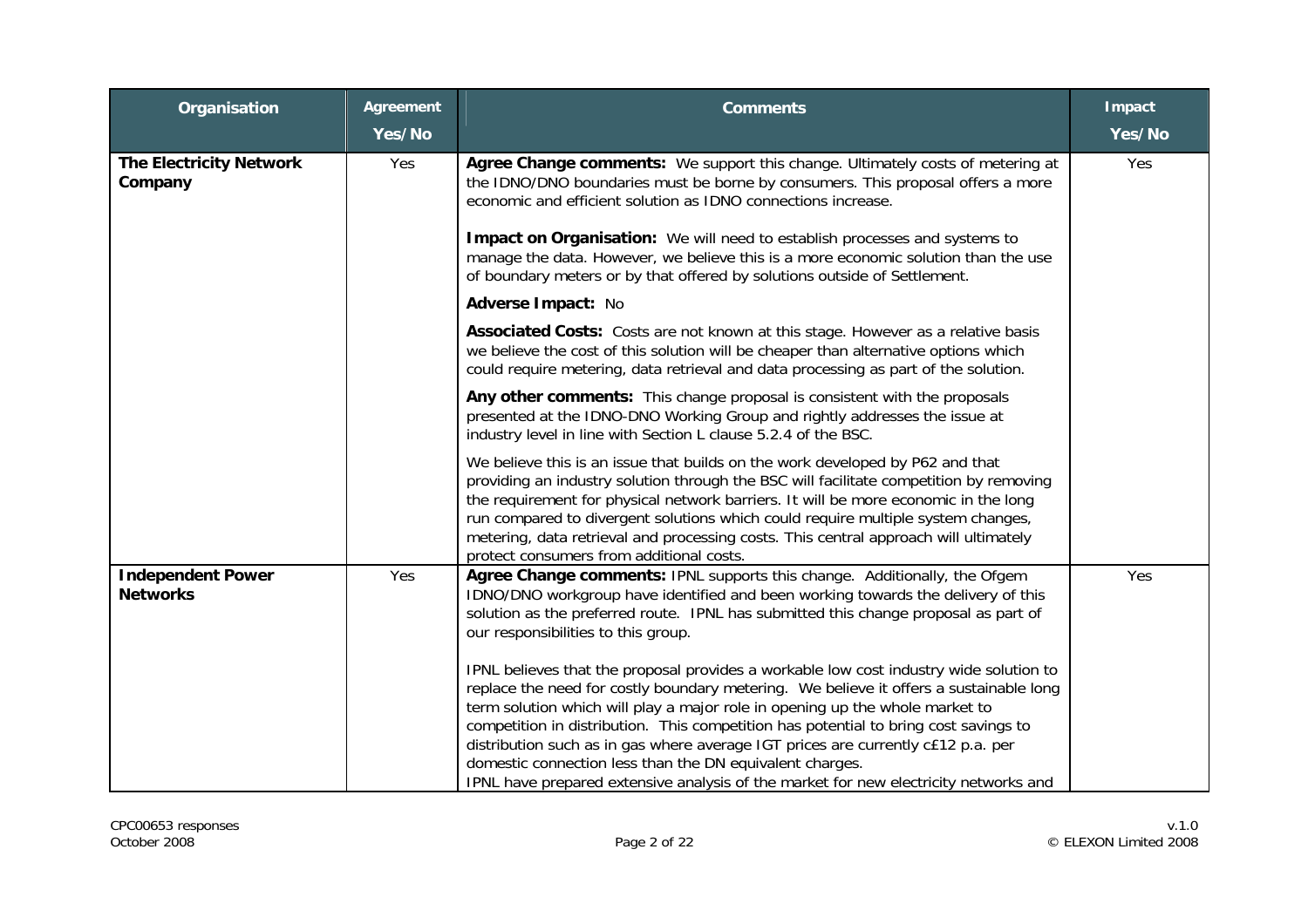| believe this is the most robust and cost effective solution for the industry as a whole  |  |
|------------------------------------------------------------------------------------------|--|
| and one in which the full and active participation of all industry parties will be       |  |
| ensured, in order to successfully deliver the final outcome.                             |  |
|                                                                                          |  |
| Impact on Organisation: IPNL will need to establish processes and systems to             |  |
| manage the change. It will also need to amend it existing DUoS billing system so that    |  |
| it has the capability to validate DNO bills prepared on the new basis. Currently the     |  |
| company has several processes and systems which have all been tailor made to meet        |  |
| individual DNO requirements. Movement to a single process will be less time              |  |
| consuming and labour intensive.                                                          |  |
| N.B. Much of the above is expected to be necessary regardless of the outcome of this     |  |
| change proposal in order to address the wider aspects of changes to current boundary     |  |
|                                                                                          |  |
| tariffs.                                                                                 |  |
|                                                                                          |  |
| Associated costs: Costs are not yet known. We believe that the costs of                  |  |
| implementing any change will be much less than the current and forecast metering         |  |
| charges. This proposal will provide a single workable solution rather than the current   |  |
| myriad of bespoke ones that are costly, labour intensive and time consuming to           |  |
| administer for all parties involved. As mentioned above, certain changes are             |  |
| anticipated regardless of the outcome of this change proposal.                           |  |
|                                                                                          |  |
| Any other comments: Successful competition in distribution will only be achieved         |  |
| with the removal of unjustifiable, discriminatory and unworkable barriers to entry.      |  |
| The current arrangements which require metering on all embedded connections,             |  |
| regardless of size, constitute such a barrier to entry and are currently effectively     |  |
| restricting competition in distribution activities as metering charges seriously reduce  |  |
| and in some cases exceed IDNO income. This outcome is contrary to the objectives         |  |
| set out in the Licence held by distributors and Competition Law.                         |  |
|                                                                                          |  |
| The consumption of all final exit points on any distribution network is established from |  |
| the registration of those exit points within Settlement. This process is tightly         |  |
| monitored and audited by the BSCCo. Any requirement for embedded site boundary           |  |
| metering is therefore an additional one presumably justified on the grounds that         |  |
| volumes derived from Settlement for customers on these sites are somehow less            |  |
| accurate than other customers. If this were the case the industry would presumably       |  |
| install more intermediate metering throughout the distribution system. Since this is     |  |
|                                                                                          |  |
| not the case the insistence of installing metering on embedded networks is               |  |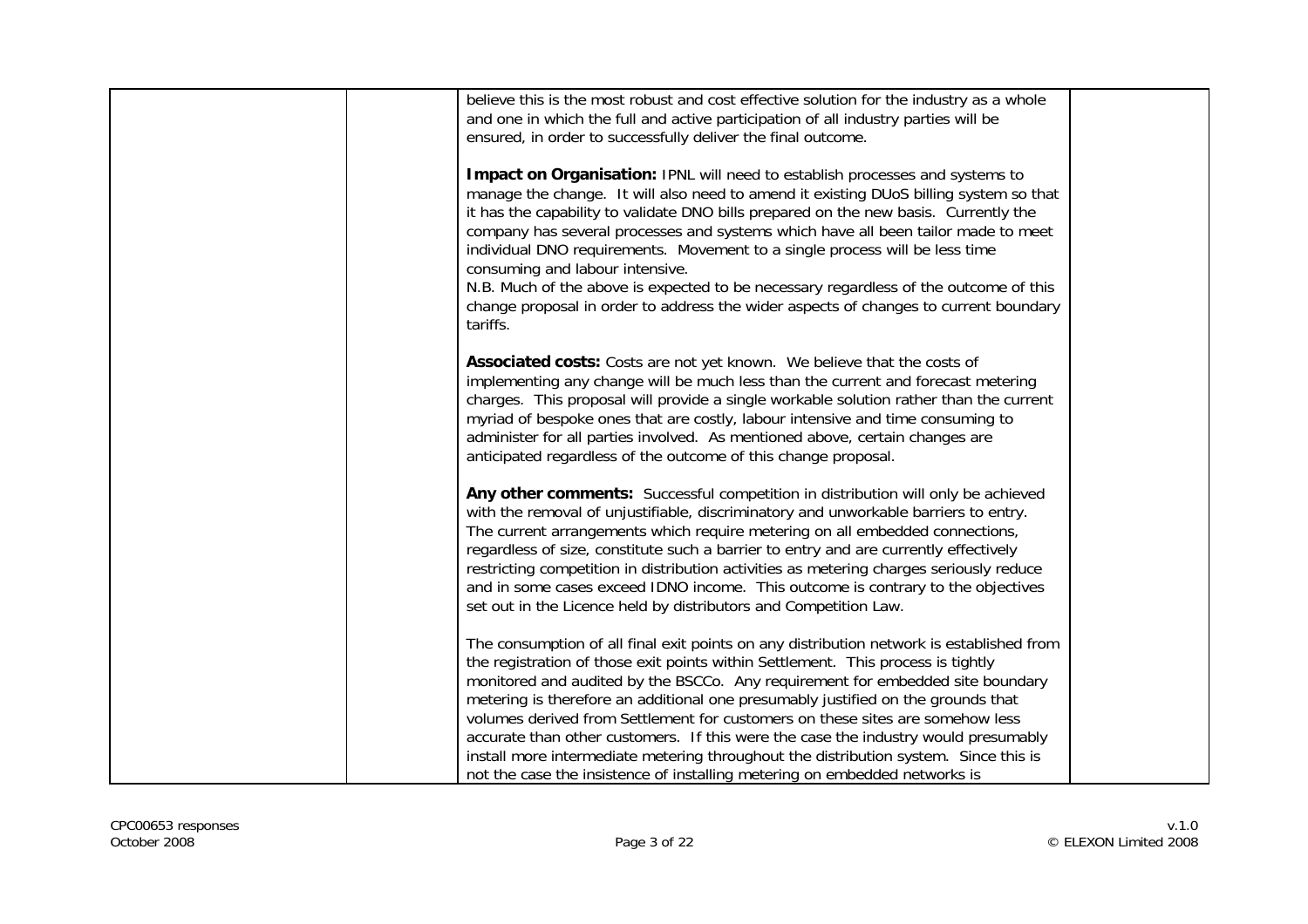|                              |           | discriminatory and unjustifiable.                                                                                                                                                                                                                                                                                                                                                                                                                                                                                                                                                                                                                                                                                                                                                                                                   |     |
|------------------------------|-----------|-------------------------------------------------------------------------------------------------------------------------------------------------------------------------------------------------------------------------------------------------------------------------------------------------------------------------------------------------------------------------------------------------------------------------------------------------------------------------------------------------------------------------------------------------------------------------------------------------------------------------------------------------------------------------------------------------------------------------------------------------------------------------------------------------------------------------------------|-----|
|                              |           | There are currently severe practical problems in procuring metering and retrieving,<br>processing and transmitting data with regard to embedded networks. Many<br>distributors have separated from their metering businesses but still rely on them to<br>install the metering. If the IDNOs procure the metering there are serious issues in<br>retrieving, processing and transmitting this data to distributors. Each file requires<br>substantial editing before it can be turned into a usable file for a particular<br>distributor's DUoS billing system. An industry wide solution is required and not an ad<br>hoc bolt on process outside of the core framework of governance. These practical<br>issues are growing in complexity, generating increasing costs and risks as the number<br>of embedded networks increases. |     |
| <b>Scottish and Southern</b> | Yes in    | Agree Change comment: We support the principle of the settlement solution which                                                                                                                                                                                                                                                                                                                                                                                                                                                                                                                                                                                                                                                                                                                                                     | Yes |
| <b>Energy</b>                | principle | allows production of the DUoS tariff that recognise a mix of customers connected to<br>embedded network.                                                                                                                                                                                                                                                                                                                                                                                                                                                                                                                                                                                                                                                                                                                            |     |
|                              |           |                                                                                                                                                                                                                                                                                                                                                                                                                                                                                                                                                                                                                                                                                                                                                                                                                                     |     |
|                              |           | However, we believe that a change proposal should be raised to justify an                                                                                                                                                                                                                                                                                                                                                                                                                                                                                                                                                                                                                                                                                                                                                           |     |
|                              |           | improvement to a process and not on basis that there are costs to be avoided.                                                                                                                                                                                                                                                                                                                                                                                                                                                                                                                                                                                                                                                                                                                                                       |     |
|                              |           | Therefore, this proposal should be justifying an improvement on the methodology for                                                                                                                                                                                                                                                                                                                                                                                                                                                                                                                                                                                                                                                                                                                                                 |     |
|                              |           | creating DUoS tariff for embedded networks and not on the basis of cost savings.<br>Clarification is required on how the settlement arrangements will address nested                                                                                                                                                                                                                                                                                                                                                                                                                                                                                                                                                                                                                                                                |     |
|                              |           | networks. And those for generation connected to IDNO embedded networks,                                                                                                                                                                                                                                                                                                                                                                                                                                                                                                                                                                                                                                                                                                                                                             |     |
|                              |           | particularly if they are exporting onto the DNO's network?                                                                                                                                                                                                                                                                                                                                                                                                                                                                                                                                                                                                                                                                                                                                                                          |     |
|                              |           |                                                                                                                                                                                                                                                                                                                                                                                                                                                                                                                                                                                                                                                                                                                                                                                                                                     |     |
|                              |           | Impact on Organisation: Changes and cost to distribution billing systems,<br>processes and new procedures to put in place following introduction of a new flow                                                                                                                                                                                                                                                                                                                                                                                                                                                                                                                                                                                                                                                                      |     |
|                              |           | from Distributors.                                                                                                                                                                                                                                                                                                                                                                                                                                                                                                                                                                                                                                                                                                                                                                                                                  |     |
|                              |           |                                                                                                                                                                                                                                                                                                                                                                                                                                                                                                                                                                                                                                                                                                                                                                                                                                     |     |
|                              |           | Calendar days comment: Timeframe for development, testing and implementation<br>of the required system changes within our corporate IT programme.                                                                                                                                                                                                                                                                                                                                                                                                                                                                                                                                                                                                                                                                                   |     |
|                              |           |                                                                                                                                                                                                                                                                                                                                                                                                                                                                                                                                                                                                                                                                                                                                                                                                                                     |     |
|                              |           | Adverse Impact: Yes, if the new mapping flow is not implemented by the                                                                                                                                                                                                                                                                                                                                                                                                                                                                                                                                                                                                                                                                                                                                                              |     |
|                              |           | November release, cost and resource implications for a workaround.                                                                                                                                                                                                                                                                                                                                                                                                                                                                                                                                                                                                                                                                                                                                                                  |     |
|                              |           | Any other comments: We anticipate further impacts based on the decision on how                                                                                                                                                                                                                                                                                                                                                                                                                                                                                                                                                                                                                                                                                                                                                      |     |
|                              |           | the IDNO data will be presented within the D0030 (as described in footnote 3 of the                                                                                                                                                                                                                                                                                                                                                                                                                                                                                                                                                                                                                                                                                                                                                 |     |
|                              |           | proposal). Currently, our systems can only receive one flow/settlement                                                                                                                                                                                                                                                                                                                                                                                                                                                                                                                                                                                                                                                                                                                                                              |     |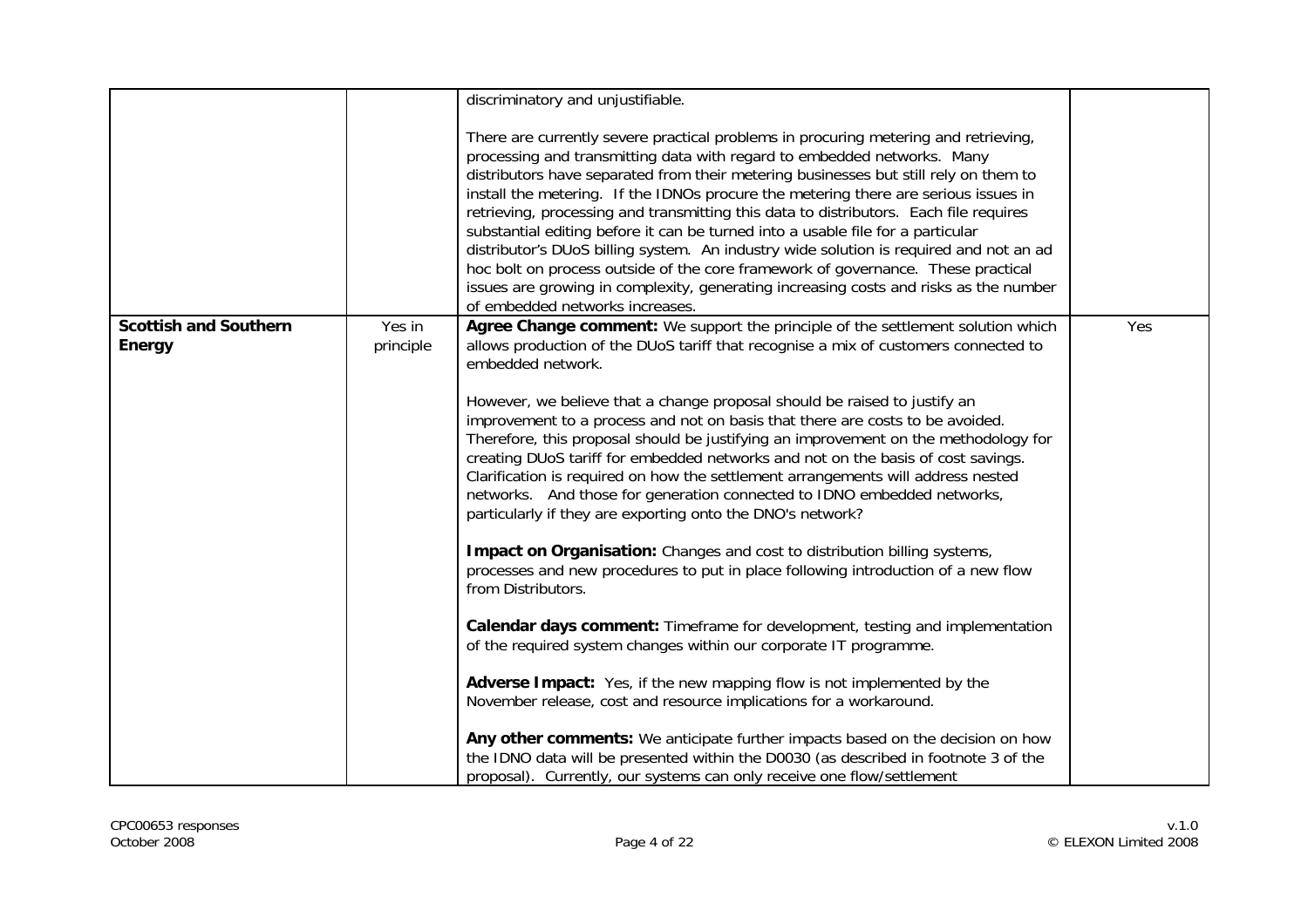|                            |           | day/settlement type. We believe that further clarification and impact assessment is<br>required on adding the IDNO data to the D0030 based on the following:<br>If the record format on the D0030 is kept the same, which we believe is being<br>proposed, then we assume that the 'IDNO' data will be presented the same as the<br>'Supplier' data.<br>For example, currently, on a D0030 that a distributor (say LDSO A) receives, the<br>'Supplier' data is shown as 'SUP   BBBB' (for say a supplier with Market Participant id<br>of four characters (BBBB). In the proposed new world, if this Supplier also operates<br>as an IDNO within the LDSO A area and has the same four character market<br>participant id then we assume that the Sup record for the IDNO would also be<br>presented as 'SUP   BBBB'?<br>If this is the case, this will lead to rejection of the second set of 'BBBB' data by the<br>Duos billing systems (assuming it to be duplicate data) or merging of two sets of data<br>together, resulting in 'BBBB' being unable to identify the Supplier/IDNO data<br>separately. Will this then require an MDD change?<br>If this is not the case, then this appears to be a need for change to the D0030 flow.<br>The footnote 3 seems to imply that one of the options to implement this proposal will<br>be acceptable to the industry, irrespective of the cost. |           |
|----------------------------|-----------|-------------------------------------------------------------------------------------------------------------------------------------------------------------------------------------------------------------------------------------------------------------------------------------------------------------------------------------------------------------------------------------------------------------------------------------------------------------------------------------------------------------------------------------------------------------------------------------------------------------------------------------------------------------------------------------------------------------------------------------------------------------------------------------------------------------------------------------------------------------------------------------------------------------------------------------------------------------------------------------------------------------------------------------------------------------------------------------------------------------------------------------------------------------------------------------------------------------------------------------------------------------------------------------------------------------------------------------------------------------------------------------------------|-----------|
| <b>United Utilities</b>    | <b>No</b> | No comments                                                                                                                                                                                                                                                                                                                                                                                                                                                                                                                                                                                                                                                                                                                                                                                                                                                                                                                                                                                                                                                                                                                                                                                                                                                                                                                                                                                     | <b>No</b> |
| <b>EDF Energy Networks</b> | No        | Disagree Change comments: This CP makes the allegation that DCUSA<br>acknowledges that metering may not be appropriate in all cases. This is not accurate.<br>DCUSA allows IDNOs to propose an alternative solution to boundary metering but that<br>solution must include certain features:<br>1. Data to bill Use of System.<br>2. Data for operation, design & planning of network.<br>3. Validation that the Maximum Power Requirement is not exceeded at the boundary<br>4. A Mechanism for dealing with disputes and rebilling them.<br>It is questionable whether this proposal meets these criteria which are contained<br>within DCUSA Clause 42.<br>In addition,<br>1. There will need to be 14*5 mapping files. Who will manage these and deal with                                                                                                                                                                                                                                                                                                                                                                                                                                                                                                                                                                                                                                  | Yes       |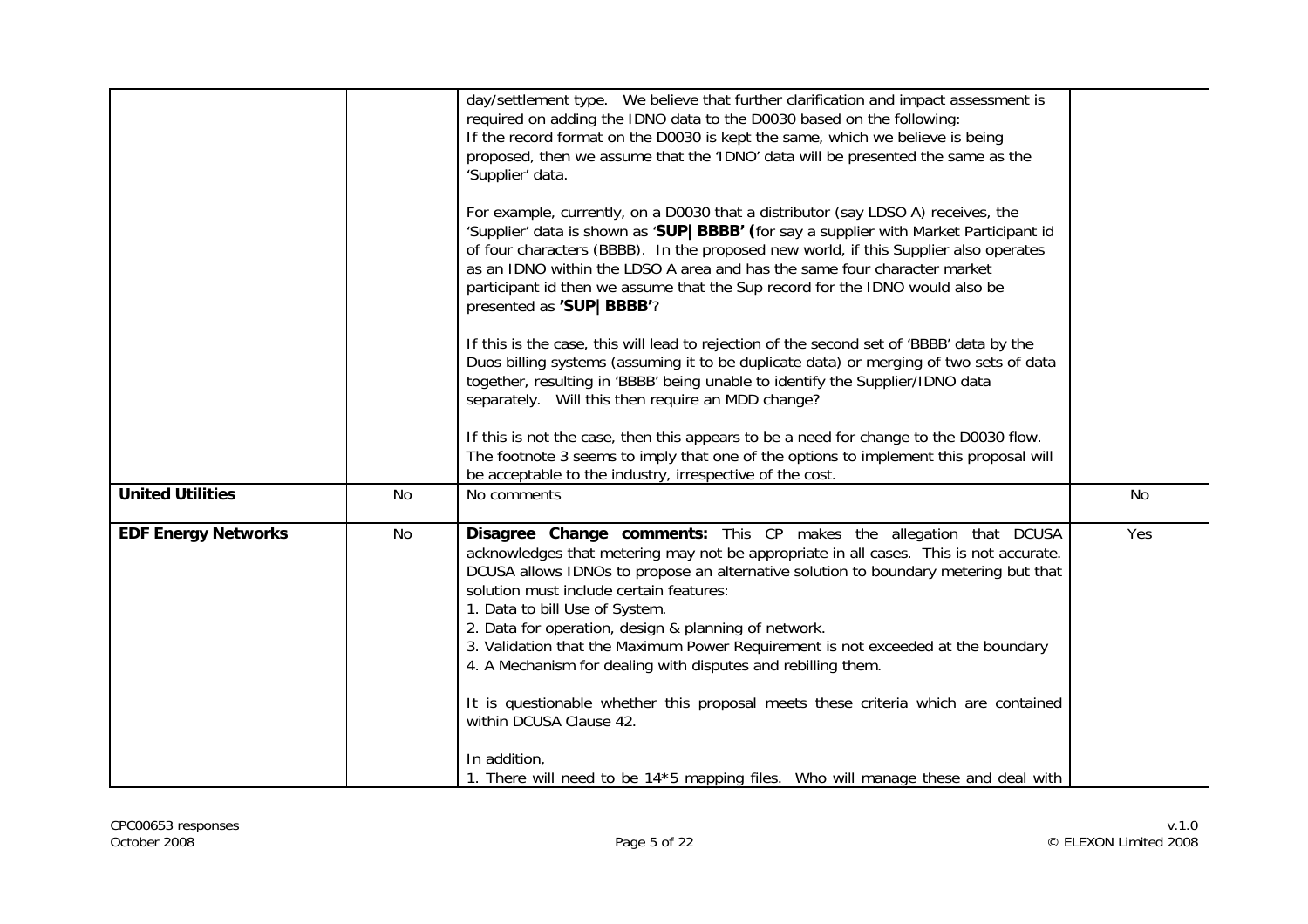| disputes as to accuracy of mappings? Moreover the mapping file seems to serve two<br>purposes (related to LLFCs and Half Hourly customers) which could be difficult to<br>design.                                                                              |  |
|----------------------------------------------------------------------------------------------------------------------------------------------------------------------------------------------------------------------------------------------------------------|--|
| 2. Under this proposal data quality on an IDNO network will have an impact on LDSO                                                                                                                                                                             |  |
| Α.                                                                                                                                                                                                                                                             |  |
| 3. Nested networks don't work at all (and such a new nested connection would need<br>the mapping file changed to remove any HH customers (and LLFCs of others?) if<br>boundary metering is now required on the higher boundary).                               |  |
| Control issues                                                                                                                                                                                                                                                 |  |
| 1. Who controls the LLFC allocated to the end consumer? If the LLFC relates both to<br>the IDNO connection and the boundary connection then its allocation by the IDNO<br>could result in the wrong boundary tariff being applied.                             |  |
| 2. What if IDNO does not advise SVAA of new HH metered customer via mapping file?<br>New connections, CoMC issues etc., or specifies the wrong LDSO A etc. in any                                                                                              |  |
| mappings.<br>3. How does LDSO A know that it has received got all of the relevant data?                                                                                                                                                                        |  |
| All of the risk (notably that of losses arising from these points) is on LDSO A.                                                                                                                                                                               |  |
| <b>Impact on Organisation:</b> Charges to systems and changes to processes                                                                                                                                                                                     |  |
| Adverse Impact: The proposal should (but we will have no way to tell whether it is<br>complete) provide us with metered consumption data for each meter on the IDNO's<br>network. It will NOT include the losses within the IDNO's network so they will appear |  |
| in settlements as losses on OUR network and so cost us due to perceived increased<br>losses (over which we have no control).                                                                                                                                   |  |
| The proposal will not give us the data that we need for network management<br>purposes. It refers to aggregating ALL data for an IDNO in an LDSO's network area                                                                                                |  |
| into one "lump" figure. This would not enable us to see what load is being taken by                                                                                                                                                                            |  |
| which network connection for an IDNO. For example if IDNO X has 16 connections                                                                                                                                                                                 |  |
| within our EPN DNO. Under the proposal all 16 would be aggregated into one figure<br>with no clues as to how much was being used by each individual connection. Further,                                                                                       |  |
| we would not be able to confirm that we are receiving the data that we should for                                                                                                                                                                              |  |
| each of the 16 connection points. There is no mention of managing and auditing the<br>process - how is LDSO A to satisfy itself that it is getting data for all supplies within                                                                                |  |
|                                                                                                                                                                                                                                                                |  |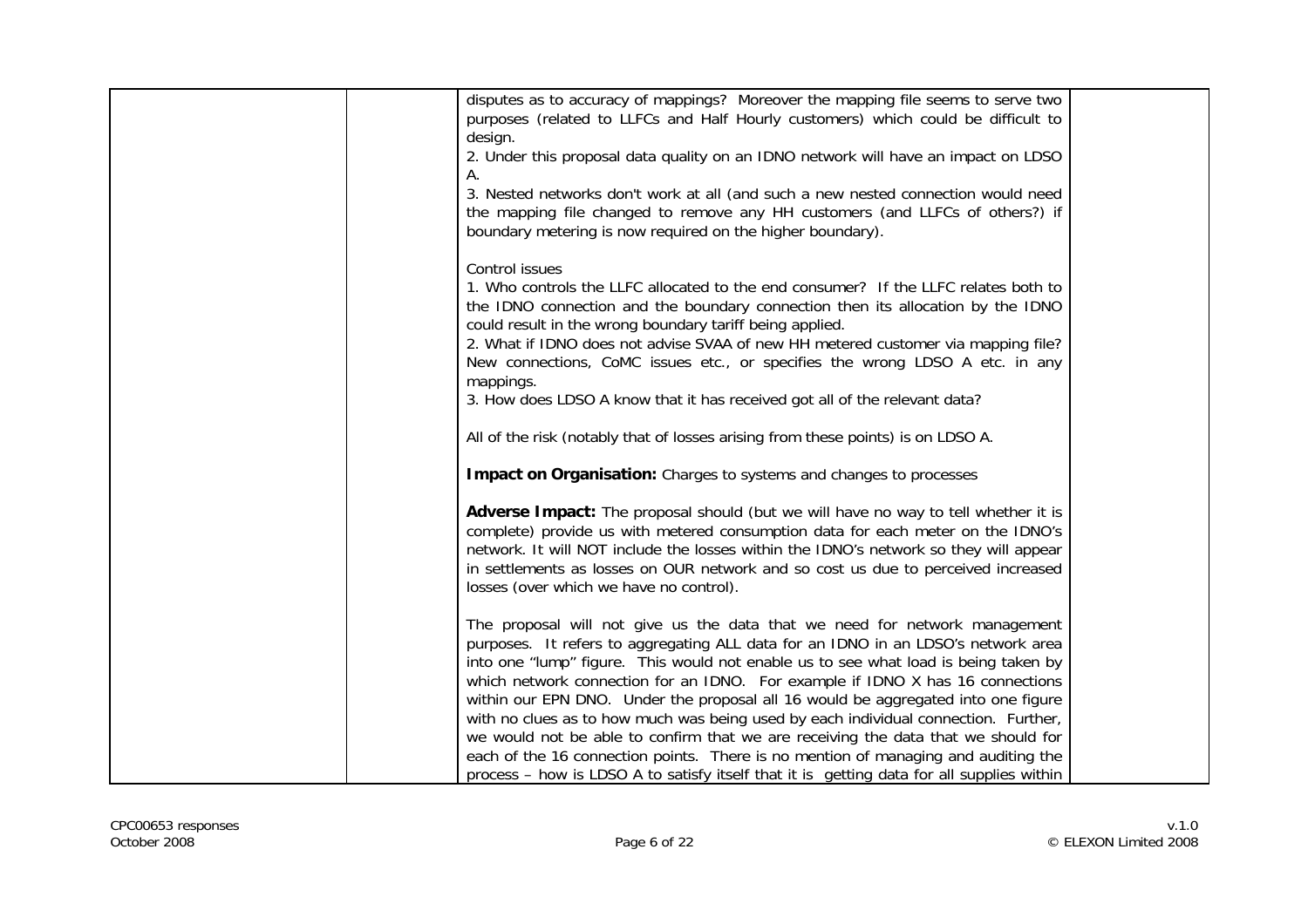| an IDNO's network.                                                                                                                                 |                                                                                                                                                                                                                                                                                                                                                                                                                                                                                                                                                                                                                                                                                                                                                                                                                                                                                                                                                                                                                                                                   |
|----------------------------------------------------------------------------------------------------------------------------------------------------|-------------------------------------------------------------------------------------------------------------------------------------------------------------------------------------------------------------------------------------------------------------------------------------------------------------------------------------------------------------------------------------------------------------------------------------------------------------------------------------------------------------------------------------------------------------------------------------------------------------------------------------------------------------------------------------------------------------------------------------------------------------------------------------------------------------------------------------------------------------------------------------------------------------------------------------------------------------------------------------------------------------------------------------------------------------------|
| will vary according to which option is chosen.<br>A<br>Option 1<br>Option 2<br>Run.<br>Solution for HH Metering Data.<br>B<br>Option 1<br>Option 2 | <b>Associated Costs comments:</b> In several places, there are options suggested. Cost<br>Putting IDNO NHH data into the D0030 file.<br>Put it into the existing D0030 files, zero cost ASSUMING that it just<br>appears as a set of records for each of the IDNOs.<br>Put the IDNO NHH data into its own D0030 file. c£25k as our<br>systems are set up to expect only one D0030 for each Settlement<br>The proposal states "Distributors would receive HH metering data for embedded<br>networks split across a number of D0036 files (at least one per HHDC)". This is not<br>an issue as we usually get more than one D2075 from an HHDC each day so that is<br>not a valid reason for not sending us copies of the D0275/D0036 sent to the IDNO.<br>The proposal refers to SVAA receiving D0036 / D0275 files but only sending out<br>D0036 files. Our systems do not accept D0036 files, they need D0275.<br>SVAA send D0036 files. c£50k to handle D0036 files as we currently<br>only receive and process D0275 files<br>SVAA send D0275 files. Zero cost |
| as associated with ONE MPAN.                                                                                                                       | The proposal suggests creating an aggregated D0036 (or D0275 see above) for all of<br>the HH metered load in an IDNO's network. Both D0036 and D0275 present the data                                                                                                                                                                                                                                                                                                                                                                                                                                                                                                                                                                                                                                                                                                                                                                                                                                                                                             |
| (which we do internally at present).                                                                                                               | This indicates that one non-settlement MPAN will be needed for each IDNO operator<br>with all of the associate costs of managing those MPANs. They could not go into<br>MPRS as they would not have any of the necessary parameters - supplier, MOP,<br>HHDC/DA, MTC, SSC, Profile, TPR etc. To obtain the data that we need for network<br>management, we would need one non-settlement MPAN for each IDNO connection                                                                                                                                                                                                                                                                                                                                                                                                                                                                                                                                                                                                                                            |
| customers.                                                                                                                                         | Any other comments: There are wider issues that need to be considered:<br>Do the costs of metering quoted consider the forthcoming smart metering roll out<br>which will significantly change the metering and data collection infrastructure and<br>its corresponding cost base? This cost base is to be bourn by suppliers and                                                                                                                                                                                                                                                                                                                                                                                                                                                                                                                                                                                                                                                                                                                                  |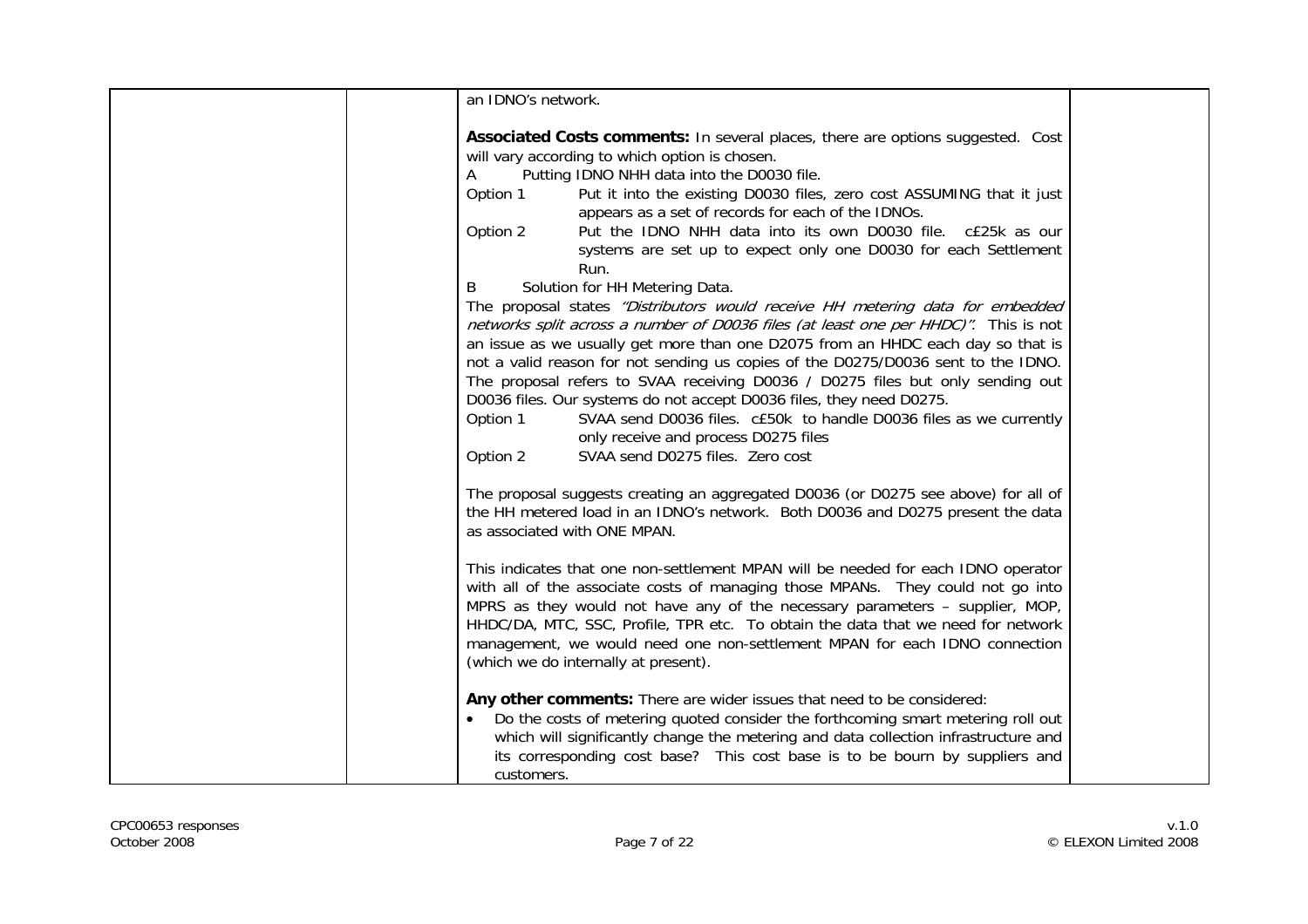| The proposal in Ofgem's DPCR5 Policy Consultation for the installation of Smart<br>Meters on all LDSO substations. This proposal is supported by EDF Energy<br>Networks and if it were to go ahead would result in a significant number of the<br>LDSO/LDSO boundary points being metered. This metering could also be used for<br>LDSO/LDSO billing and would overcome the connection specific and network<br>management issues identified in DCUSA which this proposal does not answer.<br>As a result of the above two activities the marginal cost of metering LDSO/LDSO<br>boundary points will be significantly reduced, making the cost impact assumption<br>of this CPC erroneous.<br>Costs of metering v. more metering of previously UMS sites<br>The Maximum Power Requirement excess cannot be measured.<br>In addition there are costs that we have not been able to identify that need to be<br>considered<br>The costs of analysing mapping files for accuracy.<br>The costs of increased losses?<br>$\bullet$ |  |
|-------------------------------------------------------------------------------------------------------------------------------------------------------------------------------------------------------------------------------------------------------------------------------------------------------------------------------------------------------------------------------------------------------------------------------------------------------------------------------------------------------------------------------------------------------------------------------------------------------------------------------------------------------------------------------------------------------------------------------------------------------------------------------------------------------------------------------------------------------------------------------------------------------------------------------------------------------------------------------------------------------------------------------|--|
| The costs to the IDNO of managing the data (mapping LLFCs) (CoMC mappings of                                                                                                                                                                                                                                                                                                                                                                                                                                                                                                                                                                                                                                                                                                                                                                                                                                                                                                                                                  |  |
| HH customers - changing both ways).                                                                                                                                                                                                                                                                                                                                                                                                                                                                                                                                                                                                                                                                                                                                                                                                                                                                                                                                                                                           |  |
| <b>Alternative</b>                                                                                                                                                                                                                                                                                                                                                                                                                                                                                                                                                                                                                                                                                                                                                                                                                                                                                                                                                                                                            |  |
| We suggest that an alternative to this approach as follows:                                                                                                                                                                                                                                                                                                                                                                                                                                                                                                                                                                                                                                                                                                                                                                                                                                                                                                                                                                   |  |
| 1. The IDNO sets up its LLFCs and manages its MPANs.                                                                                                                                                                                                                                                                                                                                                                                                                                                                                                                                                                                                                                                                                                                                                                                                                                                                                                                                                                          |  |
|                                                                                                                                                                                                                                                                                                                                                                                                                                                                                                                                                                                                                                                                                                                                                                                                                                                                                                                                                                                                                               |  |
| 2. A Supercustomer flow is sent to LDSO A (and the relevant suppliers) in respect of                                                                                                                                                                                                                                                                                                                                                                                                                                                                                                                                                                                                                                                                                                                                                                                                                                                                                                                                          |  |
| GSP group including all MPANs but distributor ID is a new field in settlement class.                                                                                                                                                                                                                                                                                                                                                                                                                                                                                                                                                                                                                                                                                                                                                                                                                                                                                                                                          |  |
| The IDNO does not a receive supercustomer flow at all.                                                                                                                                                                                                                                                                                                                                                                                                                                                                                                                                                                                                                                                                                                                                                                                                                                                                                                                                                                        |  |
| LDSO A bills suppliers for all of the MPANs in the GSP Group and collects the cash.<br>4.                                                                                                                                                                                                                                                                                                                                                                                                                                                                                                                                                                                                                                                                                                                                                                                                                                                                                                                                     |  |
| 5. LDSO A deducts its DUoS from supplier received cash (i.e. payment has not been                                                                                                                                                                                                                                                                                                                                                                                                                                                                                                                                                                                                                                                                                                                                                                                                                                                                                                                                             |  |
| withheld) in respect if those settlement classes which have another distributor ID.                                                                                                                                                                                                                                                                                                                                                                                                                                                                                                                                                                                                                                                                                                                                                                                                                                                                                                                                           |  |
| 6. LDSO A passes over the cash received which represents the use of system                                                                                                                                                                                                                                                                                                                                                                                                                                                                                                                                                                                                                                                                                                                                                                                                                                                                                                                                                    |  |
| element in respect of the IDNO. LDSO A also includes report of daily settlement                                                                                                                                                                                                                                                                                                                                                                                                                                                                                                                                                                                                                                                                                                                                                                                                                                                                                                                                               |  |
| data from D0030 in respect of IDNO's settlement classes. (In this way they get as                                                                                                                                                                                                                                                                                                                                                                                                                                                                                                                                                                                                                                                                                                                                                                                                                                                                                                                                             |  |
| much as they would on their own D0030).                                                                                                                                                                                                                                                                                                                                                                                                                                                                                                                                                                                                                                                                                                                                                                                                                                                                                                                                                                                       |  |
|                                                                                                                                                                                                                                                                                                                                                                                                                                                                                                                                                                                                                                                                                                                                                                                                                                                                                                                                                                                                                               |  |
| This approach retains the control of the standing data for IDNO customers within their                                                                                                                                                                                                                                                                                                                                                                                                                                                                                                                                                                                                                                                                                                                                                                                                                                                                                                                                        |  |
| control but creates an incentive on them to get it accurate and lost units accounted                                                                                                                                                                                                                                                                                                                                                                                                                                                                                                                                                                                                                                                                                                                                                                                                                                                                                                                                          |  |
| for in settlement in order to receive their cash. This seems another alternative                                                                                                                                                                                                                                                                                                                                                                                                                                                                                                                                                                                                                                                                                                                                                                                                                                                                                                                                              |  |
| solution to boundary metering that may be easier to accommodate and could create                                                                                                                                                                                                                                                                                                                                                                                                                                                                                                                                                                                                                                                                                                                                                                                                                                                                                                                                              |  |
|                                                                                                                                                                                                                                                                                                                                                                                                                                                                                                                                                                                                                                                                                                                                                                                                                                                                                                                                                                                                                               |  |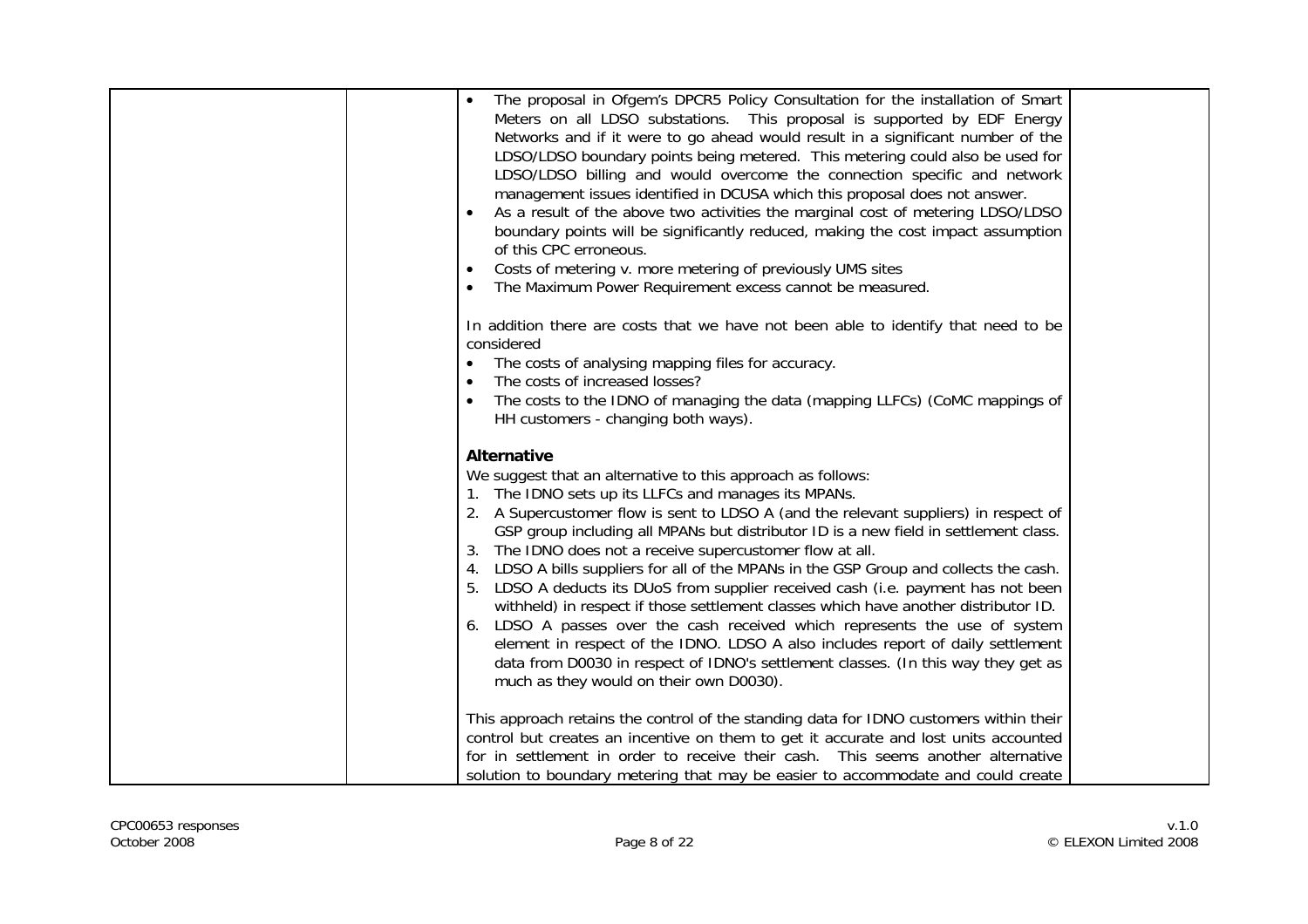|                         |    | the right incentives on data quality and accuracy of standing data.                                                                                                                                                                                                                                                                                                                                                                                                                                                                                                                                                                                                                                                                                                                                                                                                                                                                                                                                                                                                                                                                                                                                                                                                                                                                                                                                                                                                                                                                                                                                                                                                                                                                                    |     |
|-------------------------|----|--------------------------------------------------------------------------------------------------------------------------------------------------------------------------------------------------------------------------------------------------------------------------------------------------------------------------------------------------------------------------------------------------------------------------------------------------------------------------------------------------------------------------------------------------------------------------------------------------------------------------------------------------------------------------------------------------------------------------------------------------------------------------------------------------------------------------------------------------------------------------------------------------------------------------------------------------------------------------------------------------------------------------------------------------------------------------------------------------------------------------------------------------------------------------------------------------------------------------------------------------------------------------------------------------------------------------------------------------------------------------------------------------------------------------------------------------------------------------------------------------------------------------------------------------------------------------------------------------------------------------------------------------------------------------------------------------------------------------------------------------------|-----|
|                         |    | A further alternative given the changes in the metering market would be to meter at<br>all boundary points where a smart meter would normally be fitted the LDSO under the<br>DPCR proposals (generally substations) and to employ the above alternative approach<br>at those IDNO connection points where the LDSO would not normally fit a smart<br>meter. The advantage of this is its balance between risk and cost - only small IDNO<br>connections would not be metered and, therefore, the percentage of energy being<br>settled between LDSO on an unmetered basis would low.                                                                                                                                                                                                                                                                                                                                                                                                                                                                                                                                                                                                                                                                                                                                                                                                                                                                                                                                                                                                                                                                                                                                                                  |     |
| <b>Central Networks</b> | No | <b>Disagree change comment:</b> Central Networks supports the development of a<br>settlement based solution for charging DUoS to Embedded LDSOs where appropriate,<br>and has been involved in the development of this concept. However we are unable to<br>agree to the change as detailed in the red lined version of the modified BSCP508. The<br>revised text of this BSCP only allows for the host LDSO to receive aggregated HH data<br>via a D0036 file. Our systems will only accept D0275 files for HH data and therefore<br>we can not agree to this change. This may be just a drafting oversight, and if the<br>proposed changes to the BSCP were to be amended to also include the provision of<br>the aggregated HH data to host LDSOs via a D0275 file then we would be happy to<br>accept the change without the need for a further change proposal.<br>We do have a number of further comments and queries on this proposal which are<br>contained in the other comments section below. These would need to be clarified and<br>resolved as part of the implementation of the change proposal.<br>Impact on Organisation: Our systems only accept D0275 files for HH data.<br>Calendar days comment: Our systems do not accept D0036 files<br>Adverse Impact: Yes<br>Any other comments: We would make the following general comments and<br>queries on this proposal. We believe these should be addressed as part of the work to<br>implement any change.<br>The 'Mapping File' is a crucial element to the feasibility of the proposal, however no<br>details are provided on it. Our view is that for NHH metering data such a mapping file<br>would only work if the LLFC used by the embedded LDSO were able to identify all of | Yes |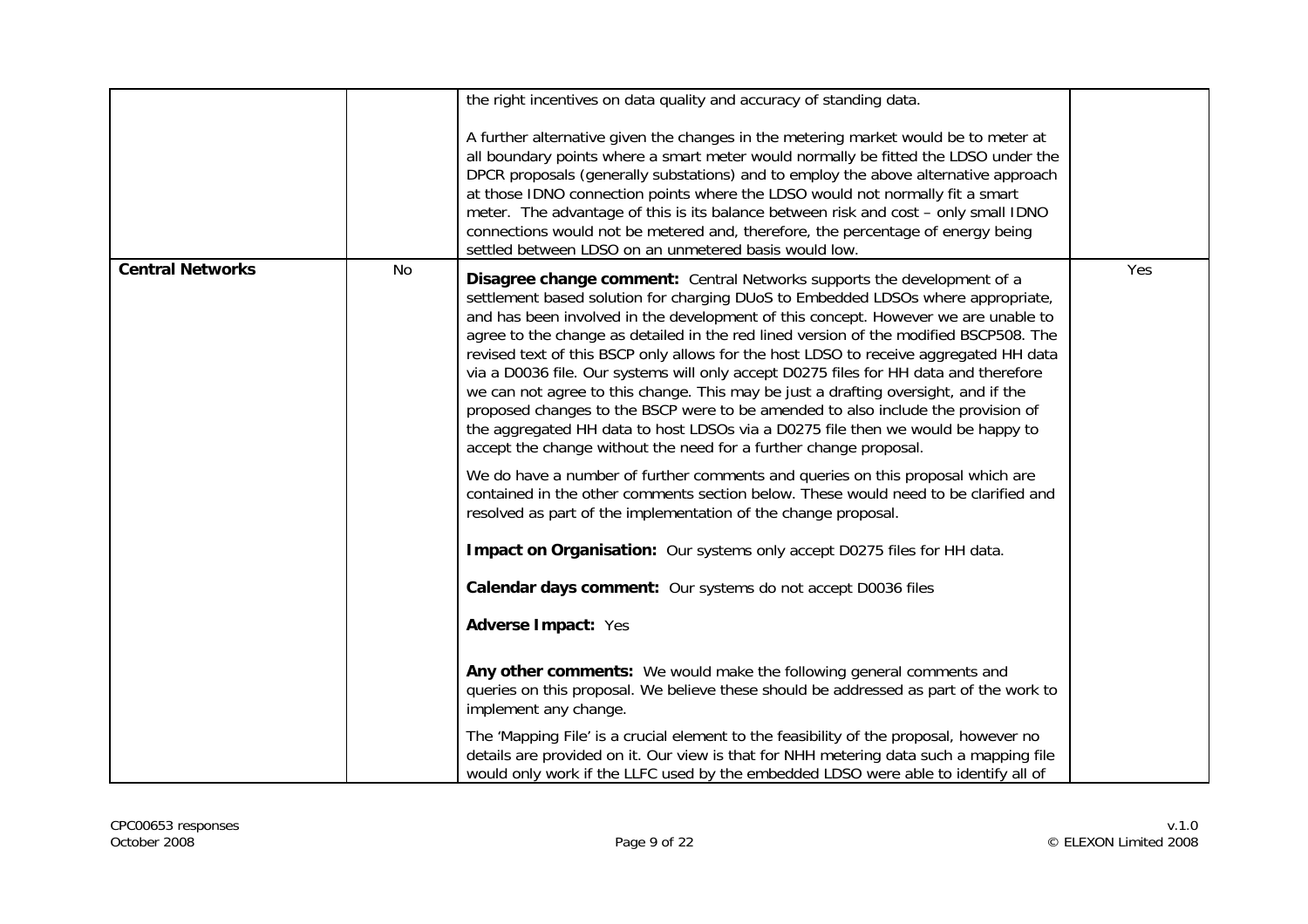| the following:                                                                                                                                                                                                                                                                                                                                                                                                                                                                                                                                                                                                                                                                                                                                                                                                                                                                                                                                                                                                                             |  |
|--------------------------------------------------------------------------------------------------------------------------------------------------------------------------------------------------------------------------------------------------------------------------------------------------------------------------------------------------------------------------------------------------------------------------------------------------------------------------------------------------------------------------------------------------------------------------------------------------------------------------------------------------------------------------------------------------------------------------------------------------------------------------------------------------------------------------------------------------------------------------------------------------------------------------------------------------------------------------------------------------------------------------------------------|--|
| 1. The voltage/type of end customer for host LDSO DUoS charging to the<br>embedded LDSO                                                                                                                                                                                                                                                                                                                                                                                                                                                                                                                                                                                                                                                                                                                                                                                                                                                                                                                                                    |  |
| 2. The voltage of connection to the host LDSO                                                                                                                                                                                                                                                                                                                                                                                                                                                                                                                                                                                                                                                                                                                                                                                                                                                                                                                                                                                              |  |
| 3. Whether or not boundary metering is being used for DUoS purposes.                                                                                                                                                                                                                                                                                                                                                                                                                                                                                                                                                                                                                                                                                                                                                                                                                                                                                                                                                                       |  |
| If this is the case then the proposal could be feasible but there would clearly need to<br>be some form of validation or audit to ensure that customers were being assigned the<br>correct LLFC to prevent double charging or not charging at all for a particular end<br>customer.                                                                                                                                                                                                                                                                                                                                                                                                                                                                                                                                                                                                                                                                                                                                                        |  |
| The Mapping File will also be used to inform SVAA of the relevant HH MPANs to<br>aggregate to send to the host LDSO. Again there would clearly need to be some form<br>of validation or audit to prevent double charging or not charging at all for a particular<br>end customer. The proposal is also unclear as to what data would be contained in the<br>aggregated D0036 (or D0275 if the proposal is modified) - will it include kWh<br>consumption and reactive units? DUoS charging requires us to know the number of<br>connected end customers and, in some cases, their authorised capacities - there is no<br>detail on how the aggregated file will provide this information and any modification of<br>the existing form of the D0275 file will incur development costs.                                                                                                                                                                                                                                                      |  |
| It should also be pointed out that data for HH customers is normally received by the<br>LDSO within 1 or 2 working days. The change proposal will therefore result in a delay<br>of 15WD in the receipt of data, and therefore billing of DUoS for HH connected end<br>customers resulting in a cash flow impact on the host LDSO.                                                                                                                                                                                                                                                                                                                                                                                                                                                                                                                                                                                                                                                                                                         |  |
| The proposal is ambiguous in relation to how the SVAA will produce a NHH DUoS<br>report (D0030) for the purposes of providing data to the host LDSO and in a footnote<br>suggests two options - the first where the embedded LDSO data is contained in the<br>same physical D0030 file and the second where a separate D0030 file is sent per<br>embedded LDSO. The cost effectiveness of both these solutions needs to be a<br>determining factor in deciding whether to implement the proposal. Our strong<br>preference is for the first option where the embedded LDSO data is contained in the<br>same physical D0030 report as this should require minimal system change and<br>ongoing cost. On the other hand, because our NHH billing system will load only one<br>file type for each settlement day, the second option of sending a separate D0030 file<br>for each embedded LDSO will require us to operate and maintain a separate instance<br>of the NHH billing system for each embedded LDSO for each of our licence areas. |  |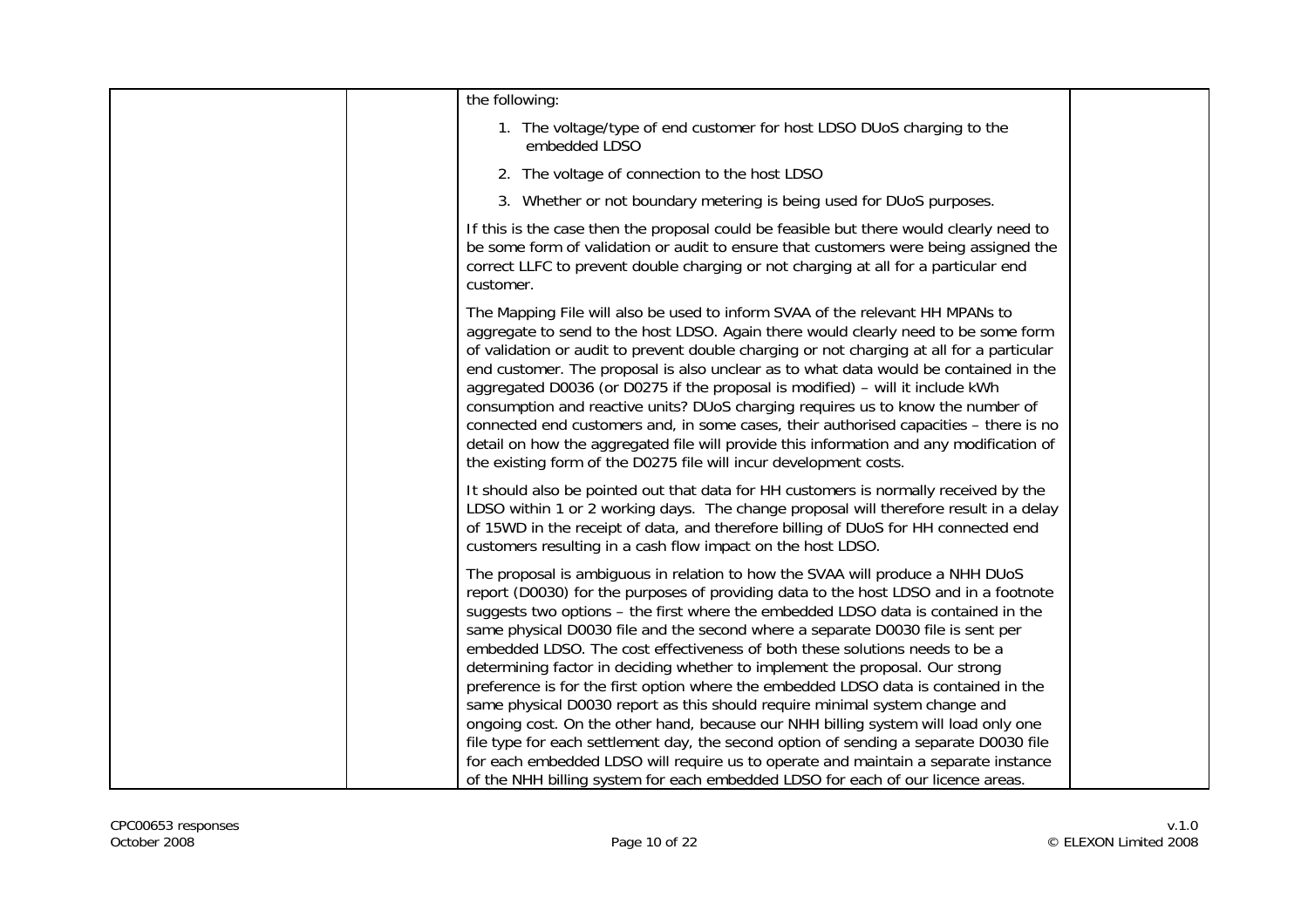|                       |    | Therefore to accommodate, say 4, embedded LDSOs would require us to operate and<br>maintain a further 8 instances of our NHH billing system. This will clearly involve large<br>expense and administrative burden as the cost of running an instance of the billing<br>system is the same regardless of the amount of data it may be processing.                                                                                                                                                                                                                                                                                                                                                                                                                                                                                                                    |     |
|-----------------------|----|---------------------------------------------------------------------------------------------------------------------------------------------------------------------------------------------------------------------------------------------------------------------------------------------------------------------------------------------------------------------------------------------------------------------------------------------------------------------------------------------------------------------------------------------------------------------------------------------------------------------------------------------------------------------------------------------------------------------------------------------------------------------------------------------------------------------------------------------------------------------|-----|
| E.ON                  | No | Disagree Change comment: It seems appropriate that the funding of this change<br>be borne by the distributors; that the change is likely to be an optional one for the<br>LDSOs would question the need for implementing it before the SVA funding model<br>change necessary to isolate the change to the distributor community. Can the<br>modification to the funding arrangements be drafted and worked into the June<br>release? If yes, then this mod could follow in November. The initial costs may be<br>significant with any ongoing operational costs low; the change to the funding<br>arrangements to address ongoing costs would not ameliorate the impact on Suppliers.<br>E.ON would like to see ELEXON draft a proposal to modify the funding arrangements<br>at the earliest opportunity to allow for its development should industry consultation | No  |
|                       |    | indicate that CP1260 is not welcomed by suppliers because of the funding issue.                                                                                                                                                                                                                                                                                                                                                                                                                                                                                                                                                                                                                                                                                                                                                                                     |     |
| <b>NPower Limited</b> | No | Disagree Change comment: We are rejecting this Proposal due to the following<br>reasons<br>The Change Proposal as drafted does not clearly outline the Cost Benefits<br>undertaken and as such the solution appears to be expensive.<br>The Proposal does not provide sufficient details for participants to undertake<br>an appropriate and detailed Impact Assessment<br>In addition the proposed solution would not be universally implemented which would<br>result in additional costs of maintaining two systems/processes to deal with embedded<br><b>Distribution Systems</b><br>Impact on Organisation: Process and System Impact<br>Associated Costs: 2.5 to 5K for amendments required to SONET                                                                                                                                                          | Yes |
| <b>ScottishPower</b>  | No | Disagree Change comment: Although ScottishPower appreciates the issue for<br>IDNOs, it strongly believes that this CP will not adequately address this issue and,<br>indeed, would actually create more problems going forward than it would resolve.<br>We are concerned that the justification of the CP is based on the assumption of costs<br>saved as a result of the removal of boundary metering. ScottishPower has raised its<br>concerns in terms of the impact on the accuracy in determining losses and the<br>concern that DNOs could be negatively impacted via the losses incentive. The trial                                                                                                                                                                                                                                                        | Yes |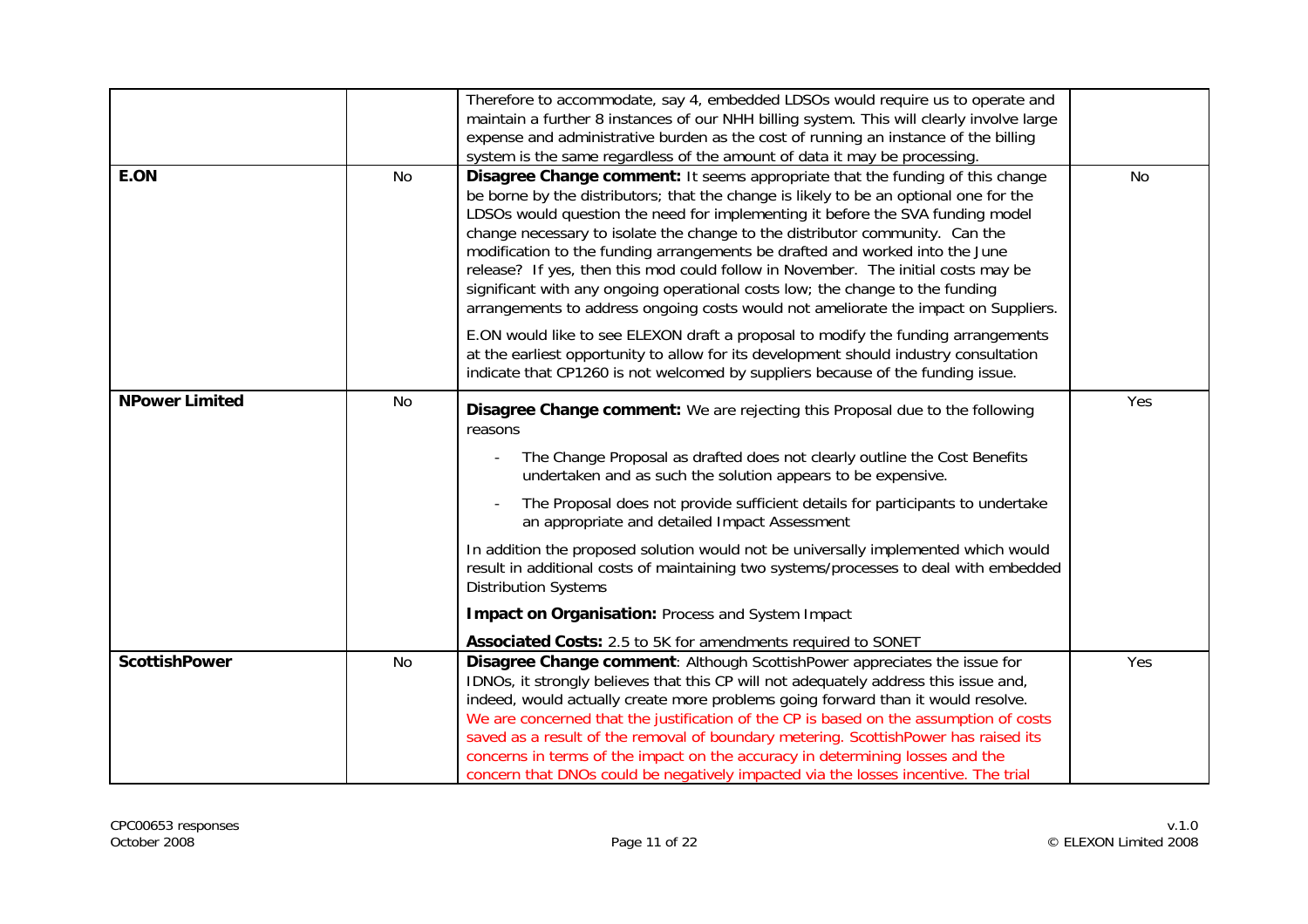| carried out to date to compare settlement data vs metering data has returned errors                                                                                            |  |
|--------------------------------------------------------------------------------------------------------------------------------------------------------------------------------|--|
| which in our view are completely unacceptable. Therefore, until a satisfactory solution                                                                                        |  |
| to account for errors is reached and agreed amongst industry participants and the                                                                                              |  |
| Regulator, ScottishPower does not propose to remove boundary meters, at any                                                                                                    |  |
| voltage level.                                                                                                                                                                 |  |
| It should also be noted that the period represented by the data supplied in the CP had                                                                                         |  |
| been witness to vast economic expansion and record numbers of new connections.                                                                                                 |  |
| The current economic climate is very different and it is likely that there will be far                                                                                         |  |
| fewer new connections going forward.                                                                                                                                           |  |
| It is our understanding that this CP was developed with the intention of progressing a                                                                                         |  |
| DUoS charging proposal based on a "portfolio" approach, where IDNOs are charged                                                                                                |  |
| depending on their mix and usage of their end users. It now appears that the CP is<br>seeking to remove boundary metering and it is important to take into consideration       |  |
| that we are unaware of this approach being finalised or approved by the Regulator at                                                                                           |  |
| time of writing.                                                                                                                                                               |  |
|                                                                                                                                                                                |  |
| Furthermore the CP is predicated on the misconception that settlement flows can be<br>used for the purposes of identifying the host DNO where there is an embedded             |  |
| network.                                                                                                                                                                       |  |
|                                                                                                                                                                                |  |
| While, superficially, this conclusion might appear reasonable, more detailed scenario<br>modelling shows that this is not the case. The main problem is that the proposal does |  |
| not account for embedded/embedded networks.                                                                                                                                    |  |
|                                                                                                                                                                                |  |
| Let us consider the following scenario:                                                                                                                                        |  |
| If a DNO (A) has a separate IDNO (B) operating within it's area, and then another<br>IDNO (C) connects within IDNO (B) area then in such a case, the current Settlement        |  |
| flows would not be able to distinguish whether C's sites were embedded in A or B's                                                                                             |  |
| networks.                                                                                                                                                                      |  |
| While this might seem an unlikely scenario, there are already instances of large scale                                                                                         |  |
| IDNO/Out of Area-DNO developments. Therefore, the situation may already exist or,                                                                                              |  |
| certainly, cannot be ruled out from occurring at some point in the future.                                                                                                     |  |
| Perhaps more importantly, not only is there nothing in the current arrangements to                                                                                             |  |
| prevent such a situation from arising, it is very probably within the spirit of P62 and                                                                                        |  |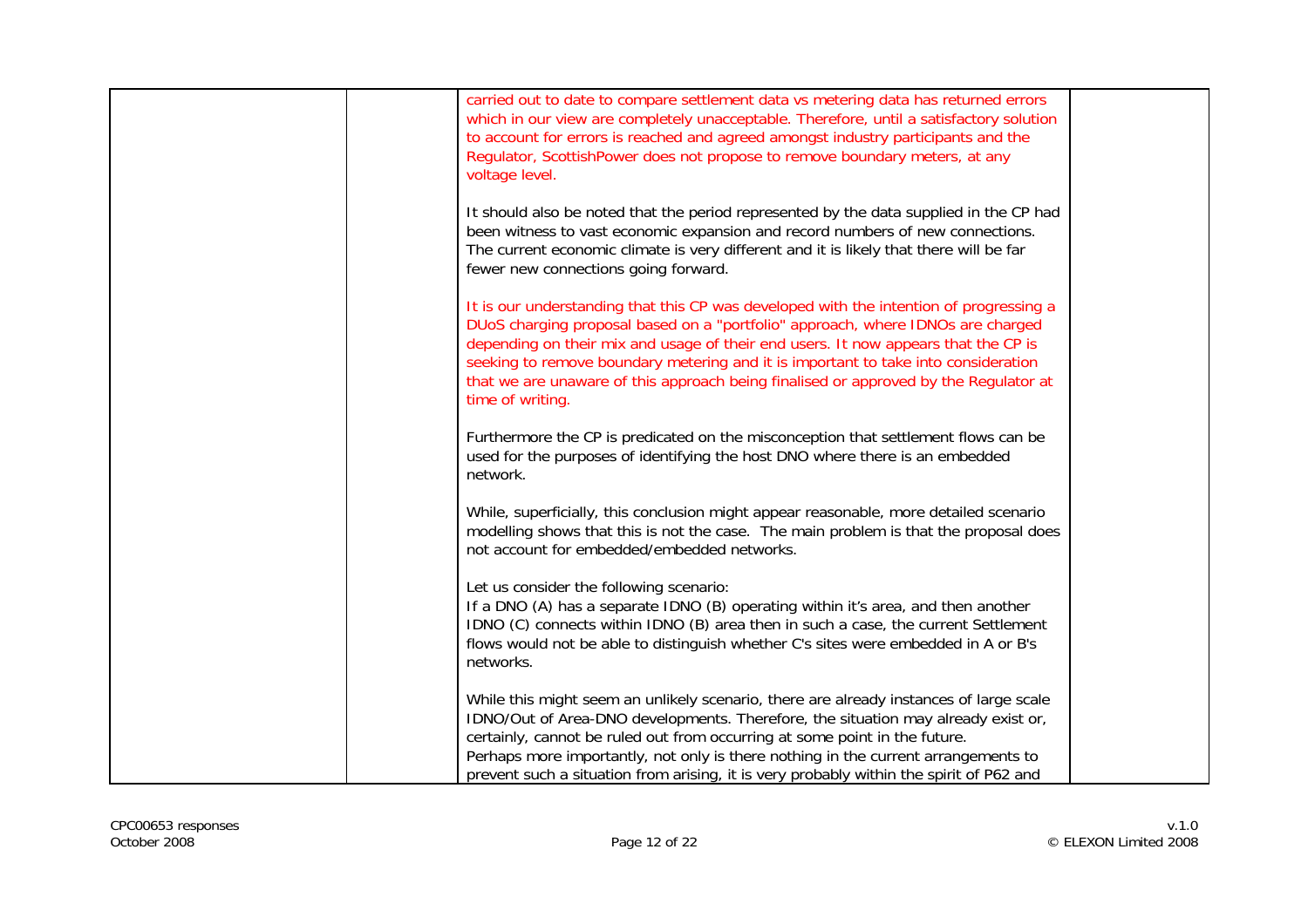|                       |    | the Energy Act 2000 to actually facilitate it.                                                                                                                             |     |
|-----------------------|----|----------------------------------------------------------------------------------------------------------------------------------------------------------------------------|-----|
|                       |    | Another major drawback with these proposals is that they seek to replace accurate                                                                                          |     |
|                       |    | information with estimated data.                                                                                                                                           |     |
|                       |    | While ScottishPower recognises that this might not be a settlement concern, the same                                                                                       |     |
|                       |    | could be said for boundary meters. Moreover, ScottishPower, firmly believes in the                                                                                         |     |
|                       |    | principle of accuracy and considers it imperative that the market upholds this                                                                                             |     |
|                       |    | principle, irrespective of the data ownership: at the very least, ScottishPower would<br>not expect the market to act in a manner that actively undermines this principle. |     |
|                       |    | Indeed, it is worth noting that current trends would seem to favour ever greater                                                                                           |     |
|                       |    | accuracy in the market e.g. smart metering.                                                                                                                                |     |
|                       |    | Though ScottishPower is of the view that the issues highlighted above are sufficiently                                                                                     |     |
|                       |    | compelling to reject this CP, it is clear, as the paper points out that under the current                                                                                  |     |
|                       |    | DCUSA rules alternative arrangements can be agreed between both parties we would                                                                                           |     |
|                       |    | question the value of this CP in its current form.                                                                                                                         |     |
|                       |    | Calendar Change comment: Such a fundamental change in recording data                                                                                                       |     |
|                       |    | consumed in embedded networks would require a long lead in time.                                                                                                           |     |
|                       |    | Adverse impact: The proposed release date is unreasonable and does not give                                                                                                |     |
|                       |    | adequate time to properly assess the impact on our systems and processes                                                                                                   |     |
|                       |    | Associated costs: ScottishPower would have to do an in-depth system impact                                                                                                 |     |
|                       |    | analysis to properly assess costs and as such these cannot be provided at this time.                                                                                       |     |
| <b>CE Electric UK</b> | No | Disagree Change comment: We would only agree to CP1280 if it was part of a                                                                                                 | Yes |
|                       |    | wider suite of changes which resulted in readily available embedded LDSO site                                                                                              |     |
|                       |    | boundary data at nil cost.                                                                                                                                                 |     |
|                       |    | Impact on Organisation: Site Specific and Supercustomer Distribution Use of                                                                                                |     |
|                       |    | System billing systems and processes                                                                                                                                       |     |
|                       |    |                                                                                                                                                                            |     |
|                       |    | Calendar Days comment: The number of days is dependent on the severity of the                                                                                              |     |
|                       |    | change to the existing D0275 and D0030 data flows.                                                                                                                         |     |
|                       |    | Adverse impact: Yes, the level would be dependent upon the notification &                                                                                                  |     |
|                       |    | implementation timescales.                                                                                                                                                 |     |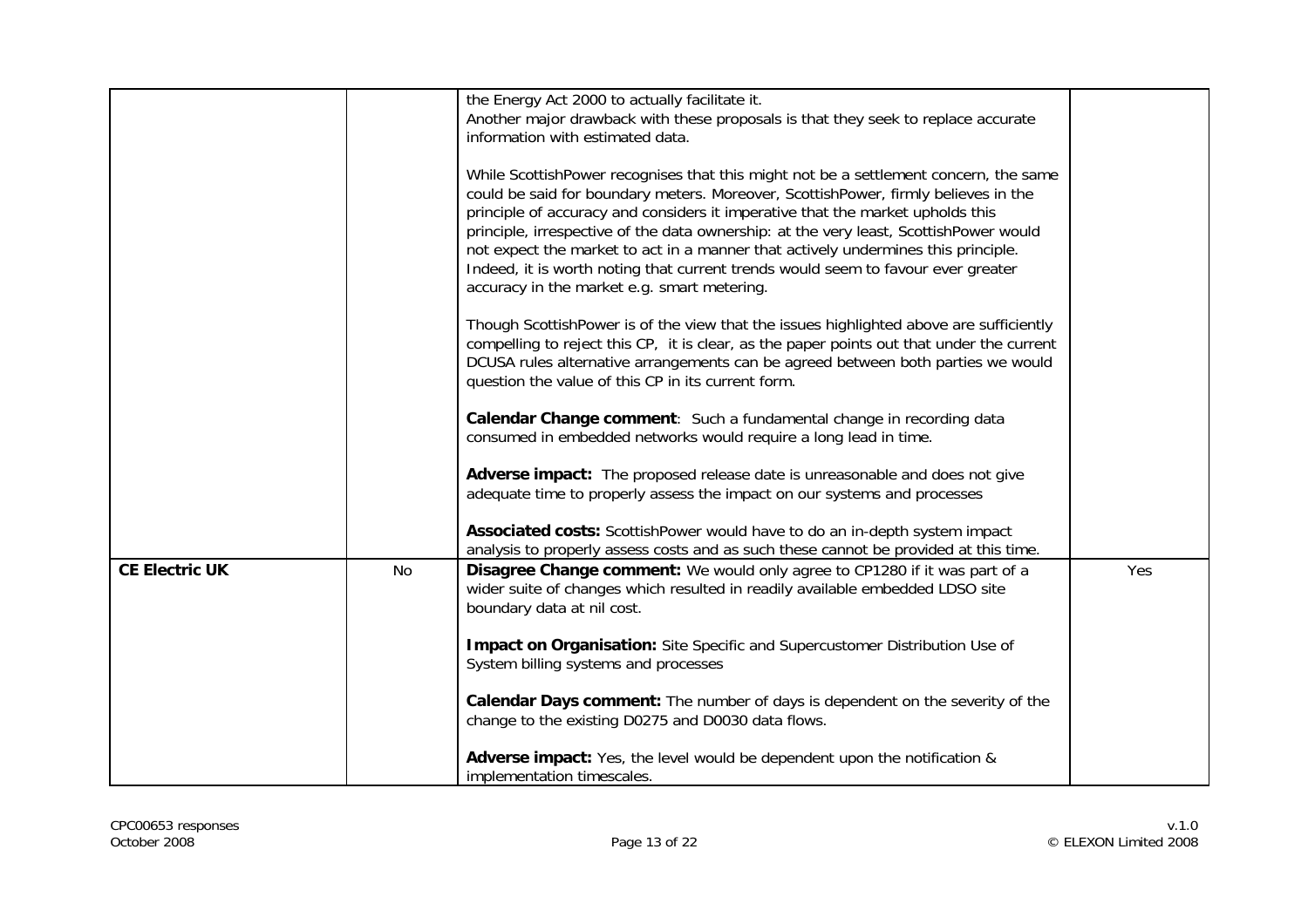| <b>Associated costs:</b> This is dependent on the severity of the change to the existing<br>data flows. If the format and structured of the new D0275 data flow is the same as<br>the existing D0275 data flow received from the HHDC and the IDNO data can be<br>treated and processed in the same way as supplier data then the impact would be<br>minimal.                                                                                                                                                                                                                                          |  |
|--------------------------------------------------------------------------------------------------------------------------------------------------------------------------------------------------------------------------------------------------------------------------------------------------------------------------------------------------------------------------------------------------------------------------------------------------------------------------------------------------------------------------------------------------------------------------------------------------------|--|
| For both proposed options, the revised D0030 data flow and the second/additional<br>D0030 data flow would have a greater impact on our current Supercustomer billing<br>system. The current limitations of the system mean that it can only process one<br>D0030 data flow for a specific settlement day and reconciliation type. Any change to<br>the structure of the D0030 data flow would cause the flow to be rejected.<br>Having implemented recent functionality changes to the billing systems an average<br>cost of implementing these changes would be in the region of £100k (one-off fee). |  |
| Any other comments: As currently drafted we believe that there is not enough<br>information to make an informed judgement on the impact on our business.<br>As a business we prefer site specific data as opposed to aggregated data at GSP level<br>because this enables us to better meet our licence obligations. Unless embedded<br>LDSO MPANs are tagged to individual entry/exit points to/from the host network, the<br>host LDSO will be unable properly to:                                                                                                                                   |  |
| • Verify that agreed distribution capacity has not been exceeded; nor<br>• Assess power flows on network to which imbedded LDSOs are connected<br>This places distributors in breach of their EQSC regulation 3 requirement to 'ensure<br>that their equipment is sufficient for the purposes for and the circumstances in which<br>it is used'.                                                                                                                                                                                                                                                       |  |
| It is not clear how this proposal will address nested embedded networks.<br>The proposal for providing half hourly data only refers to providing host LDSOs with<br>aggregated D0036 data. Our billing systems only process the D0275 and would<br>require a major change to process the D0036 as well or in addition to. We assume<br>this is just an oversight in the drafting as the previous paragraphs mention both<br>D0275 and D0036.                                                                                                                                                           |  |
| It is not clear who will be paying for changes to our billing systems and the proposed<br>changes to the SVAA resulting in no benefit to host LDSOs and every benefit to                                                                                                                                                                                                                                                                                                                                                                                                                               |  |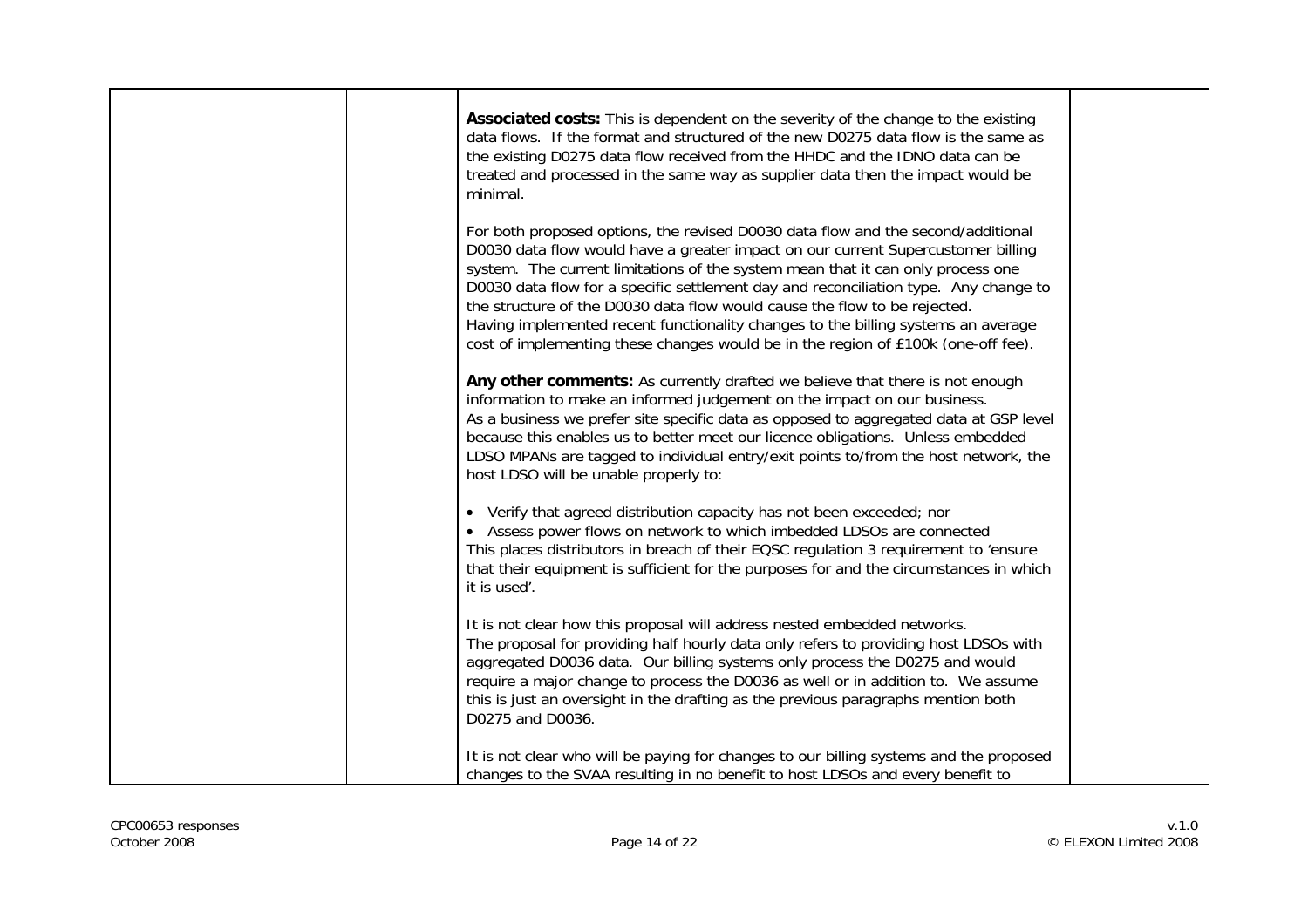|                                          |    | embedded LDSOs. Until this issue is accepted and addressed we cannot agree to this<br>change.                                                                                                                                                                                                                                                                                                                                                                                                                                                                                                                   |     |
|------------------------------------------|----|-----------------------------------------------------------------------------------------------------------------------------------------------------------------------------------------------------------------------------------------------------------------------------------------------------------------------------------------------------------------------------------------------------------------------------------------------------------------------------------------------------------------------------------------------------------------------------------------------------------------|-----|
|                                          |    | We do not consider it appropriate for any party other than the embedded LDSOs to<br>fund these changes. Referring to the Ofgem decision document "Regulation of<br>independent electricity network operators" (176/05) states that "if the IDNO had not<br>developed the network extension then the DNO would have been obliged to do so and<br>no boundary would have been provided. If the cost of any mechanism was borne by<br>the DNO then it may increase costs to end consumers. Therefore Ofgem proposes<br>that the cost of any such mechanism should be borne by the connecting party (the<br>IDNO)." |     |
|                                          |    | Finally, we are concerned that the cost analysis provided with this change proposal<br>may not be robust enough. One example were the cost analysis would benefit from<br>further investigation is the total cost of boundary metering. This is because the<br>volume of new sites appears to be overstated and the cost of meters may be high in<br>the current economic climate. We believe the cost of boundary meters may be driven<br>down further by using a bulk competitive tendering exercise driven by the embedded<br>LDSOs.                                                                         |     |
| <b>Electricity North West</b><br>Limited | No | Disagree Change comment: We agree that this change is required and the<br>proposal to provide a robust process for handling non metered Connection Points is<br>supported. However we have reservations over the detail of the proposed solution<br>and whether it will work in practice and the fact that it lacks detail due to its impact<br>on the MRA.<br>Impact on Organisation: System and process changes are required.                                                                                                                                                                                 | Yes |
|                                          |    | Calendar Days comment: This cannot be provided until the DTC changes are<br>known and impacted accordingly. It is recognised that this will need a separate<br>change outside of the BSC but both need to be delivered together in order for the<br>solution to be fully impacted and for an implementation date to be determined.                                                                                                                                                                                                                                                                              |     |
|                                          |    | Adverse Impact: Whilst we support the change in principle, this approach would<br>necessitate a business process change and a system change. If such changes are not<br>in place before the implementation date this will have an impact on non processing of<br>dataflows resulting in increased operating costs and cash flow implications.                                                                                                                                                                                                                                                                   |     |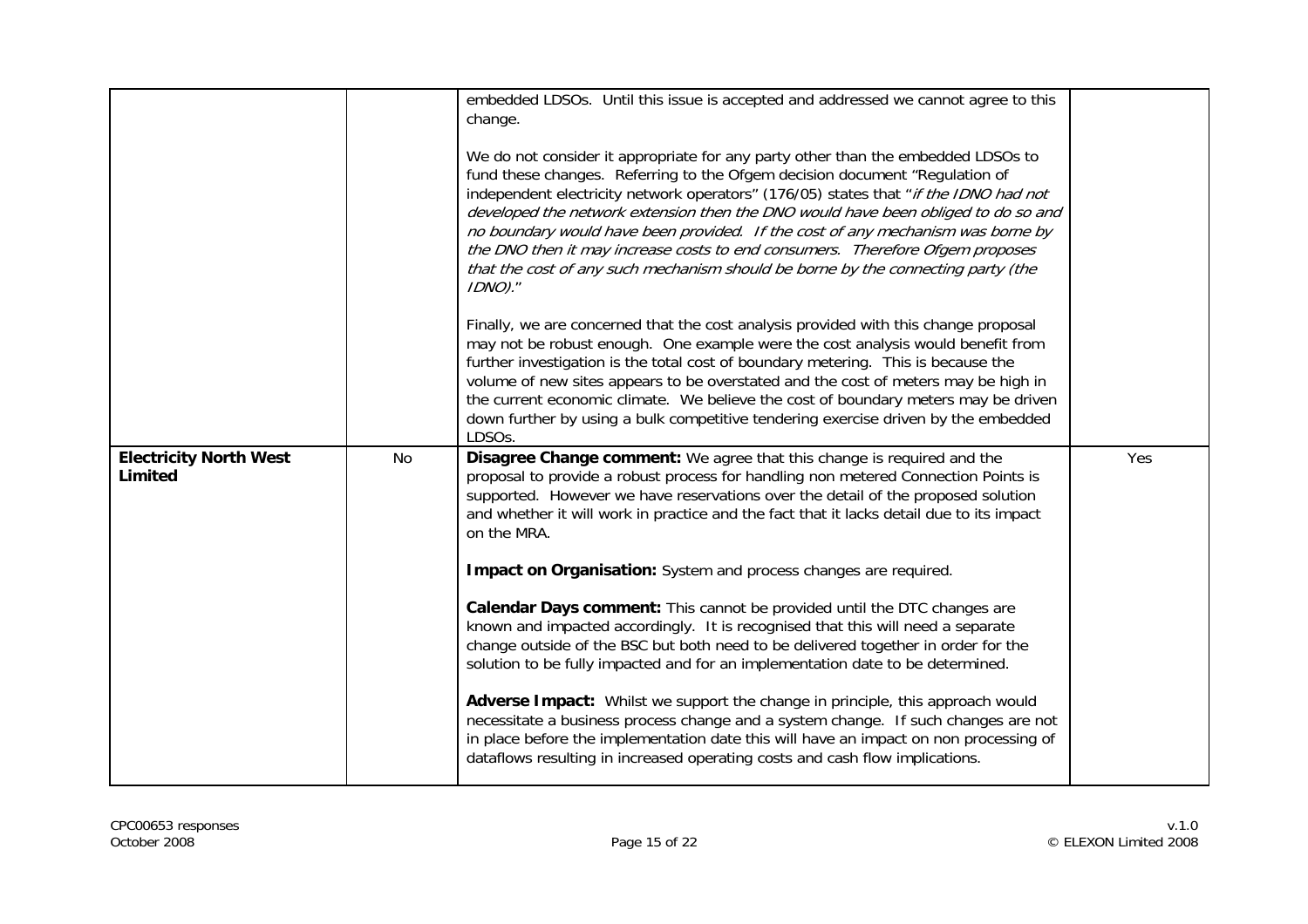|                                   |         | Associated costs: This cannot be provided at this stage since we do not understand<br>the detailed changes that are proposed to the DTC. Until this is known we will not be<br>able to ascertain the system changes (on their associated costs) and business process<br>changes deemed necessary, however we believe that the costs are likely to be<br>outweighed by the savings to others with the removal of the requirement for<br>boundary metering. |     |
|-----------------------------------|---------|-----------------------------------------------------------------------------------------------------------------------------------------------------------------------------------------------------------------------------------------------------------------------------------------------------------------------------------------------------------------------------------------------------------------------------------------------------------|-----|
|                                   |         | Any other comments: We need to cover off, within the Elexon Distributor audit,<br>that the process for notification to SVAA is robust and accurate.<br>We also believe that in order to move this proposal forward we need:                                                                                                                                                                                                                               |     |
|                                   |         | To have agreed the IDNO tariffs,<br>$\bullet$<br>The voltages (all or specific) at which this (non metered) solution will be put<br>in place to accommodate, and then                                                                                                                                                                                                                                                                                     |     |
|                                   |         | A workshop to discuss this proposed solution in order to develop the<br>processes and data requirements that will be sent between each party<br>inclusive of the DTC changes deemed necessary to support the process. This                                                                                                                                                                                                                                |     |
|                                   |         | needs to be completed so that a DTC change/s can be developed and raised.                                                                                                                                                                                                                                                                                                                                                                                 |     |
| Gemserv                           | Neutral | Impact on Organisation: This change would require a DTC change to allow SVAA<br>to send and receive D0036 and receive new "Mapping Files"                                                                                                                                                                                                                                                                                                                 | Yes |
|                                   |         | <b>Comments:</b> Changes to DTC - Implementation timescales:                                                                                                                                                                                                                                                                                                                                                                                              |     |
|                                   |         | From point CP is submitted to MDB decision – approximately 1 month                                                                                                                                                                                                                                                                                                                                                                                        |     |
|                                   |         | From MDB approval to implementation – standard implementation timescale for<br>$\bullet$<br>any changes to the DTC is 6 months. Changes would be implemented in line with<br>MRA release strategy (there are three releases a year, in February, June and<br>November).                                                                                                                                                                                   |     |
|                                   |         | If it is a system change then from the date of approval, industry would need 6 months<br>to update their systems accordingly. A procedural change would take approximately 3<br>months                                                                                                                                                                                                                                                                    |     |
|                                   |         | Adverse Impact: It would depend on how long it would take for the new Data Flow<br>to be created.                                                                                                                                                                                                                                                                                                                                                         |     |
| <b>Western Power Distribution</b> | Neutral | Change comments: We believe this CP has been raised prematurely.                                                                                                                                                                                                                                                                                                                                                                                          | Yes |
|                                   |         | We are currently unable to either accept or reject as no assessment has been                                                                                                                                                                                                                                                                                                                                                                              |     |
|                                   |         | undertaken to verify whether the tariff structure that this proposal supports is more                                                                                                                                                                                                                                                                                                                                                                     |     |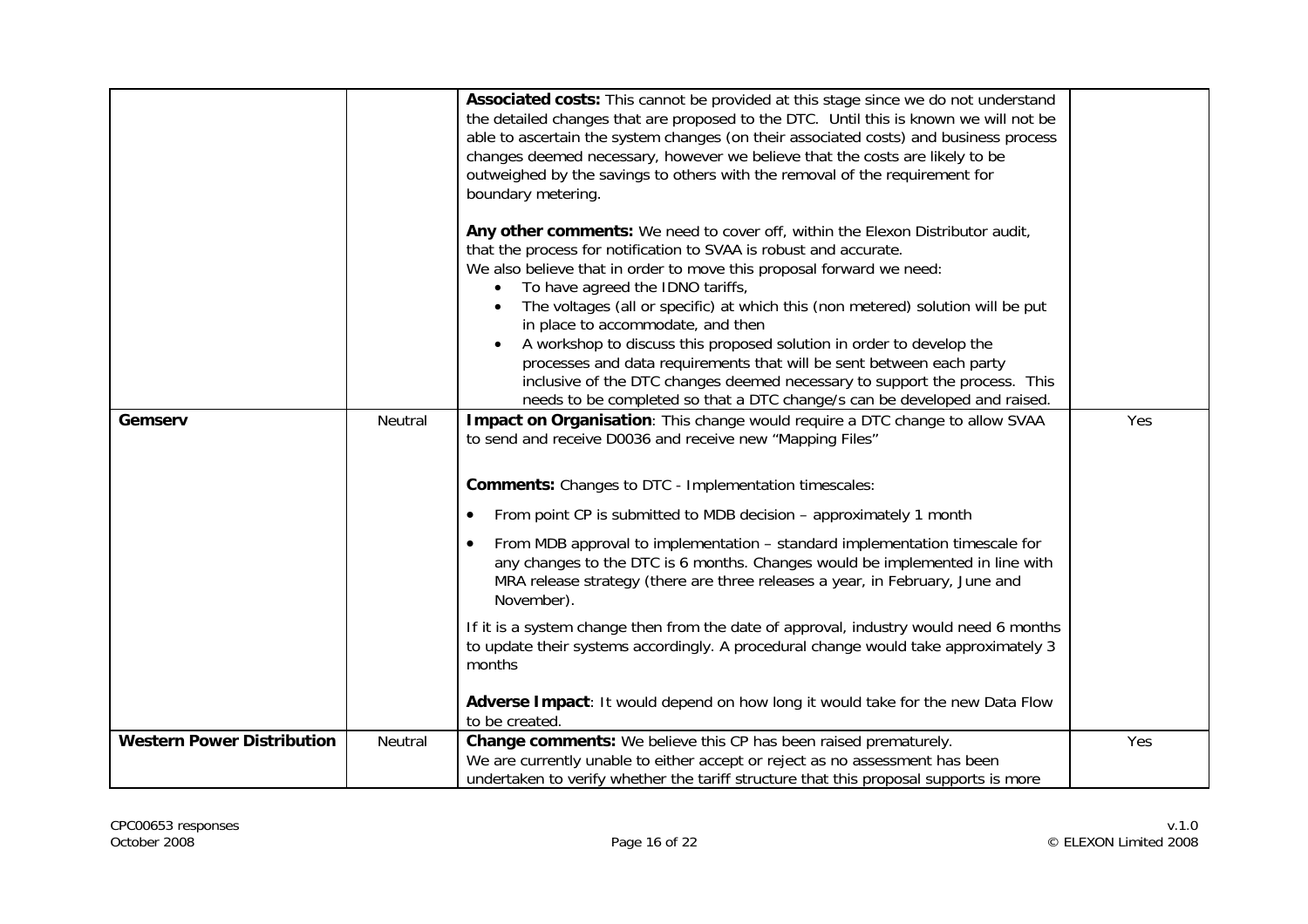| cost reflective than the distance related version we currently have - hence whilst such                                                                                 |  |
|-------------------------------------------------------------------------------------------------------------------------------------------------------------------------|--|
| data systems can be created, Ofgem are not is a position to say whether they would                                                                                      |  |
| approve a tariff structure to use the data flows.                                                                                                                       |  |
| Even if approval by Ofgem was received we have still not agreed a final costed                                                                                          |  |
| solution for a system would use these flows and therefore can not state if we believe                                                                                   |  |
| the flows, as proposed, would be suitable for them.                                                                                                                     |  |
| We recommend that this CP be withdrawn until such time as the above                                                                                                     |  |
| issues have been resolved.                                                                                                                                              |  |
|                                                                                                                                                                         |  |
| Impact on Organisation: Changes to billing procedures and tariffs. Flow                                                                                                 |  |
| processing changes. New procedures for validating reported network flows.                                                                                               |  |
|                                                                                                                                                                         |  |
| <b>Calendar days comment:</b> Unable to provide a definitive answer at this stage as                                                                                    |  |
| some factors affecting implementation are outside our direct control.                                                                                                   |  |
|                                                                                                                                                                         |  |
| Adverse Impact: No, as we would continue to bill IDNOs using boundary metering<br>until such time as all issues over use of settlement flows were resolved. Having said |  |
| that, November is probably too optimistic.                                                                                                                              |  |
|                                                                                                                                                                         |  |
| Associated costs: As we are not able to assess this change fully we can not provide                                                                                     |  |
| the cost impact at this stage.                                                                                                                                          |  |
|                                                                                                                                                                         |  |
| Any other comments: There is a statement within the proposed solution which we                                                                                          |  |
| believe is incorrect. Within the section titled "funding model" it states:                                                                                              |  |
| "Ultimately (as explained in the business case below) this change will                                                                                                  |  |
| reduce the overall cost of the arrangements by which LDSOs receive the                                                                                                  |  |
| metering data required to operate their networks, which will benefit                                                                                                    |  |
| <b>Suppliers and customers."</b>                                                                                                                                        |  |
| Whilst it may be true that it will reduce costs to IDNOs, there is no mechanism for                                                                                     |  |
| these reductions (if any) to be passed onto suppliers and customers unless IDNOs                                                                                        |  |
| plan to charge lower tariffs than DNOs.                                                                                                                                 |  |
|                                                                                                                                                                         |  |
| Within the same "funding model" section it states:                                                                                                                      |  |
| "We understand from ELEXON that ongoing operational costs for the                                                                                                       |  |
| new arrangements are anticipated to be low, due to its automated nature.                                                                                                |  |
| However, if it were to emerge subsequently that there are ongoing                                                                                                       |  |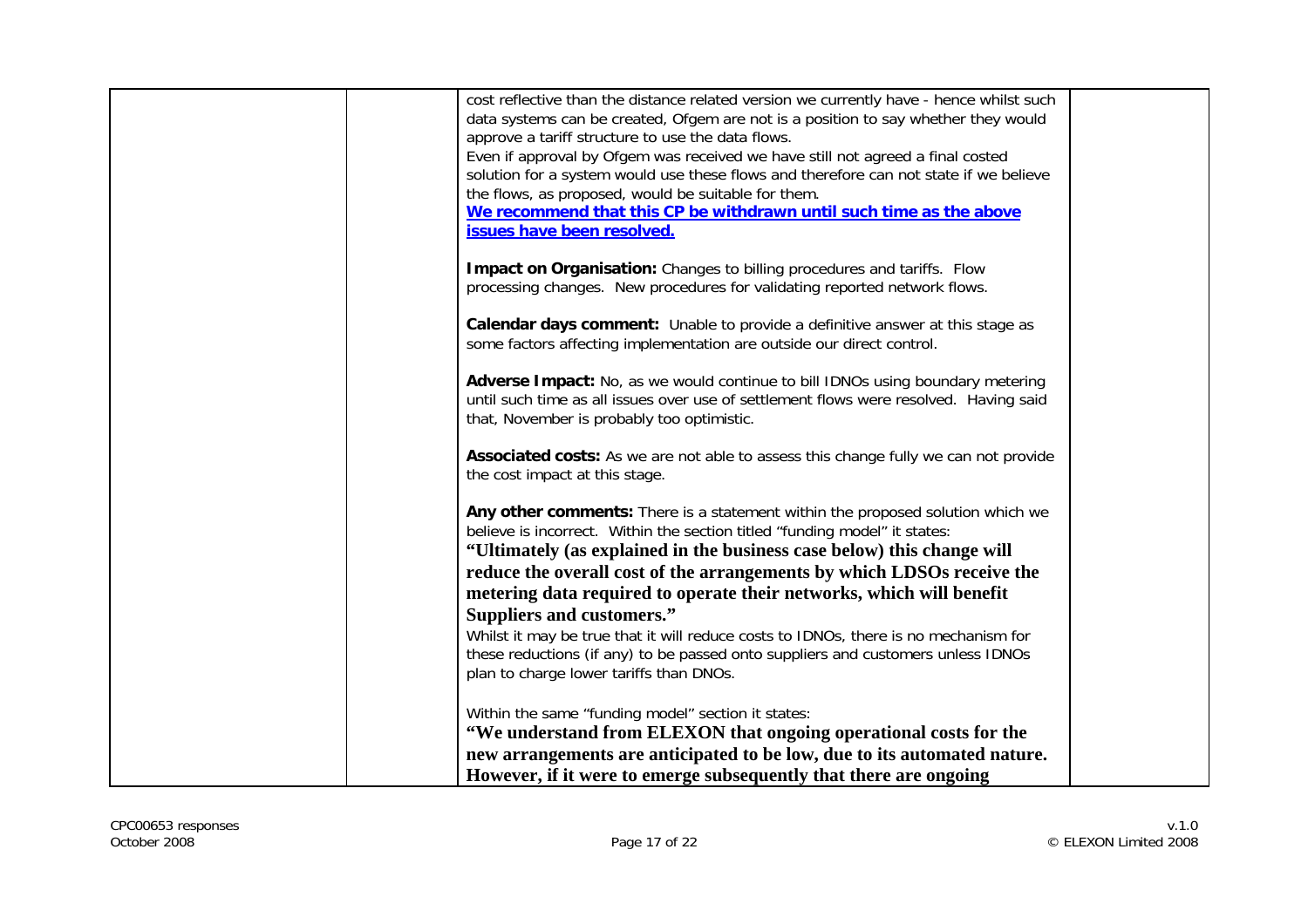| operational costs to these new arrangements, a BSC Modification Proposal                 |  |
|------------------------------------------------------------------------------------------|--|
|                                                                                          |  |
| could be raised to allow Distributors to pay for these".                                 |  |
| We would only support such as change if we were actually using the new flows.            |  |
| However, this section again highlights that the CP has been raised prematurely. We       |  |
| should have a clear estimate of what the cost will be and how it will be paid for,       |  |
| provided as part of the proposal.                                                        |  |
|                                                                                          |  |
| Even if the above issues are resolved, we will still have concerns about how total flows |  |
| through DNO/IDNO connections can be validated against units billed, in the scenario      |  |
| where some connection points are metered and some are not. To address these              |  |
| concerns we would need to be provided with the total "settled" units for IDNOs in our    |  |
|                                                                                          |  |
| GSP groups.                                                                              |  |
| Also, as use of the correct LLFC is fundamental to this change proposal we would         |  |
| want audit of this aspect to be included in the BSC audit scope.                         |  |
| Therefore, if we could accept the concept of the CP, we would require the following:     |  |
|                                                                                          |  |
| <b>Non Half Hourly</b>                                                                   |  |
| 1. A D0030 for each IDNO/DNO with MPANS in our GSP Group, for NHH MPANs                  |  |
| where the IDNO/DNO uses a LLFC that indicates the MPAN is connected to our               |  |
| network and is not covered by boundary metering. This would be one file per              |  |
| IDNO/DNO per settlement run. These units would be chargeable.                            |  |
| 2. A further D0030 for each IDNO/DNO with MPANS in our GSP Group, for NHH                |  |
| MPANs where the IDNO uses a LLFC that indicates the MPAN is connected to our             |  |
| network and IS COVERED by boundary metering.  This would be one file per                 |  |
| IDNO/DNO per settlement run. These units would not be chargeable.                        |  |
|                                                                                          |  |
| <b>Half Hourly</b>                                                                       |  |
| 3. An aggregated D0036 for each IDNO/DNO with MPANS in our GSP Group, for HH             |  |
| MPANs where the IDNO tells SVAA that the MPAN is connected to our network and is         |  |
|                                                                                          |  |
| not covered by boundary metering. This would be one file per IDNO/DNO, per               |  |
| LLFC, per settlement run.                                                                |  |
| 4. An aggregated D0036 for each IDNO/DNO with MPANS in our GSP Group, for all            |  |
| other HH MPANs owned by the IDNO/DNO. This would be one file per IDNO/DNO,               |  |
| per LLFC, per settlement run.                                                            |  |
|                                                                                          |  |
| <b>Assurance</b>                                                                         |  |
| 5. BSC audit has recently been extended to cover the use of LLFC by DNOs. We             |  |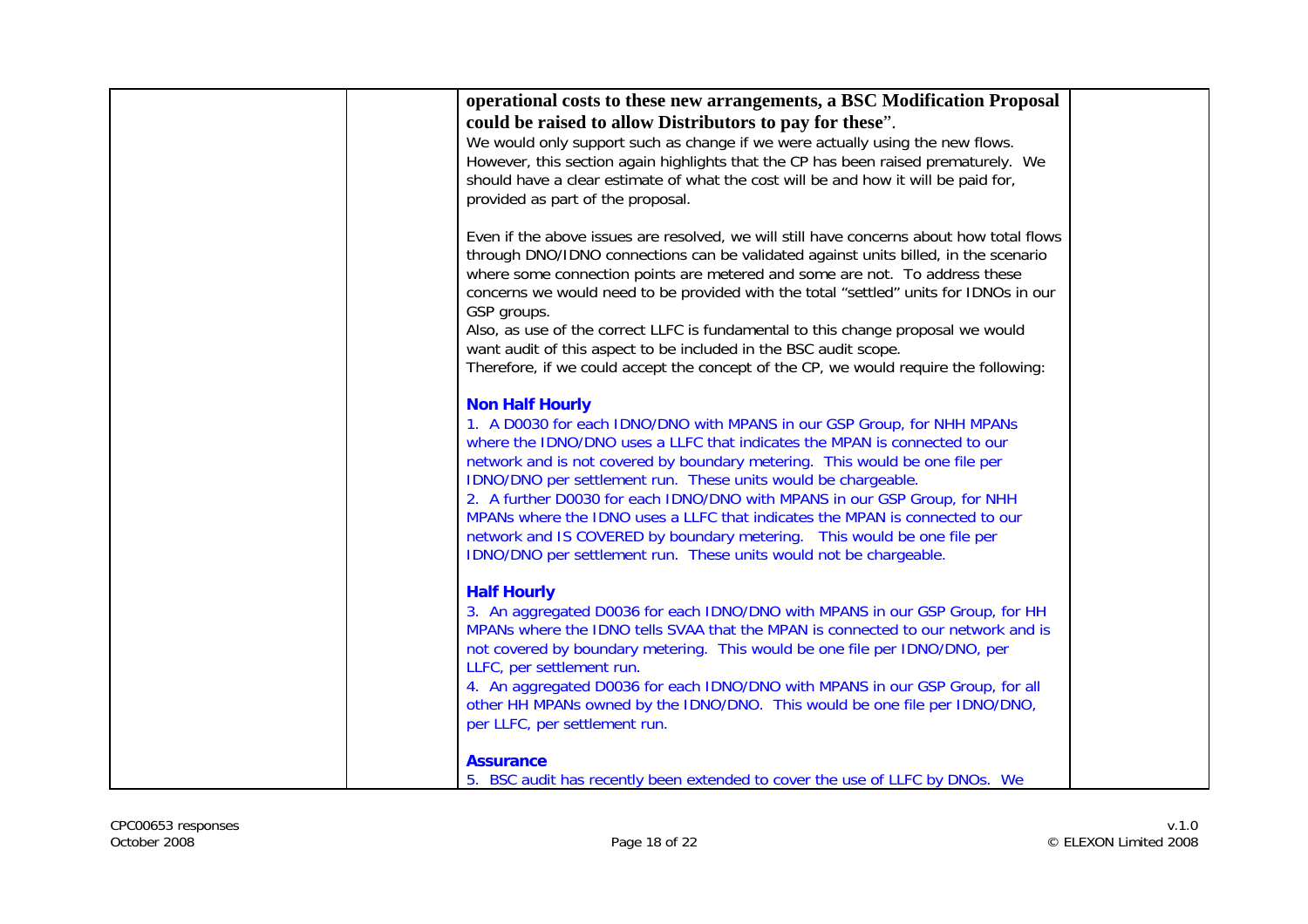|                                           |         | need assurance that this will include testing of the use of correct, chargeable/non-<br>chargeable LLFC for embedded networks. The communication of HH information by<br>the IDNO/DNO to SVAA should be added to the settlement risk register and also<br>included in the audit scope.                                                                                                                                                                                                                                                                                                       |           |
|-------------------------------------------|---------|----------------------------------------------------------------------------------------------------------------------------------------------------------------------------------------------------------------------------------------------------------------------------------------------------------------------------------------------------------------------------------------------------------------------------------------------------------------------------------------------------------------------------------------------------------------------------------------------|-----------|
| <b>TMA data Management Ltd</b>            | Neutral | No comments                                                                                                                                                                                                                                                                                                                                                                                                                                                                                                                                                                                  | No.       |
| <b>E.ON UK Energy Services</b><br>Limited | Neutral | No comments                                                                                                                                                                                                                                                                                                                                                                                                                                                                                                                                                                                  | Yes/No    |
| <b>British Energy Direct</b><br>Limited   | Neutral | <b>Change comments:</b> British Energy support this change proposal in principle, as it<br>satisfies objective d) of the BSC and therefore increases competition amongst both<br>DNOs and IDNOs.<br>However, we would require further clarification on the exact details and impacts to be<br>expected by Suppliers, etc. were such a change to take place. Impacts on participant<br>systems and determining associated costs with this proposal would need to be<br>analysed further, upon receipt of this information before a complete and satisfactory<br>assessment can be undertaken. | Yes/No    |
| <b>EDF Energy</b>                         | Neutral | <b>Change comments:</b> Although we can see that this should provide benefits to market<br>we do wonder if a LDSO to LDSO solution could be constructed rather than impacting<br>on SVAA. Although any such solution will be transfer of raw read data a LDSO<br>receives from DCs rather than aggregated information it would make data available<br>without changes to SVAA.                                                                                                                                                                                                               | <b>No</b> |

## Comments on redline text

| No. | Organisation               | <b>Document</b><br>name (e.g.<br><b>BSCPXXXX/C</b><br>oPX) | Location<br>(Section and<br>paragraph<br>numbers) | <b>Severity Code</b><br>$(H/M/L - see$<br>below) | <b>Comments by Reviewer</b>                                                                                                                                                                                                                                                                                                                                                            |
|-----|----------------------------|------------------------------------------------------------|---------------------------------------------------|--------------------------------------------------|----------------------------------------------------------------------------------------------------------------------------------------------------------------------------------------------------------------------------------------------------------------------------------------------------------------------------------------------------------------------------------------|
|     | Central<br><b>Networks</b> | <b>BSCP508</b>                                             | 1.2                                               | М                                                | The DUoS data provided to each LDSO needs to include the option of a<br>D0275 file for the aggregated data for HH metering systems. Our systems<br>do not accept D0036 data flows.                                                                                                                                                                                                     |
|     | Central<br><b>Networks</b> | <b>BSCP508</b>                                             | 3.13.1                                            | M                                                | The Mapping file is crucial to the feasibility of the proposal. There needs to<br>be validation and audit that each end NHH customer has been allocated the<br>correct LLFC and each HH end customer has been correctly treated to<br>ensure that neither double charging or not charging occur. There may need<br>to be more steps in this section to allow for validation and audit. |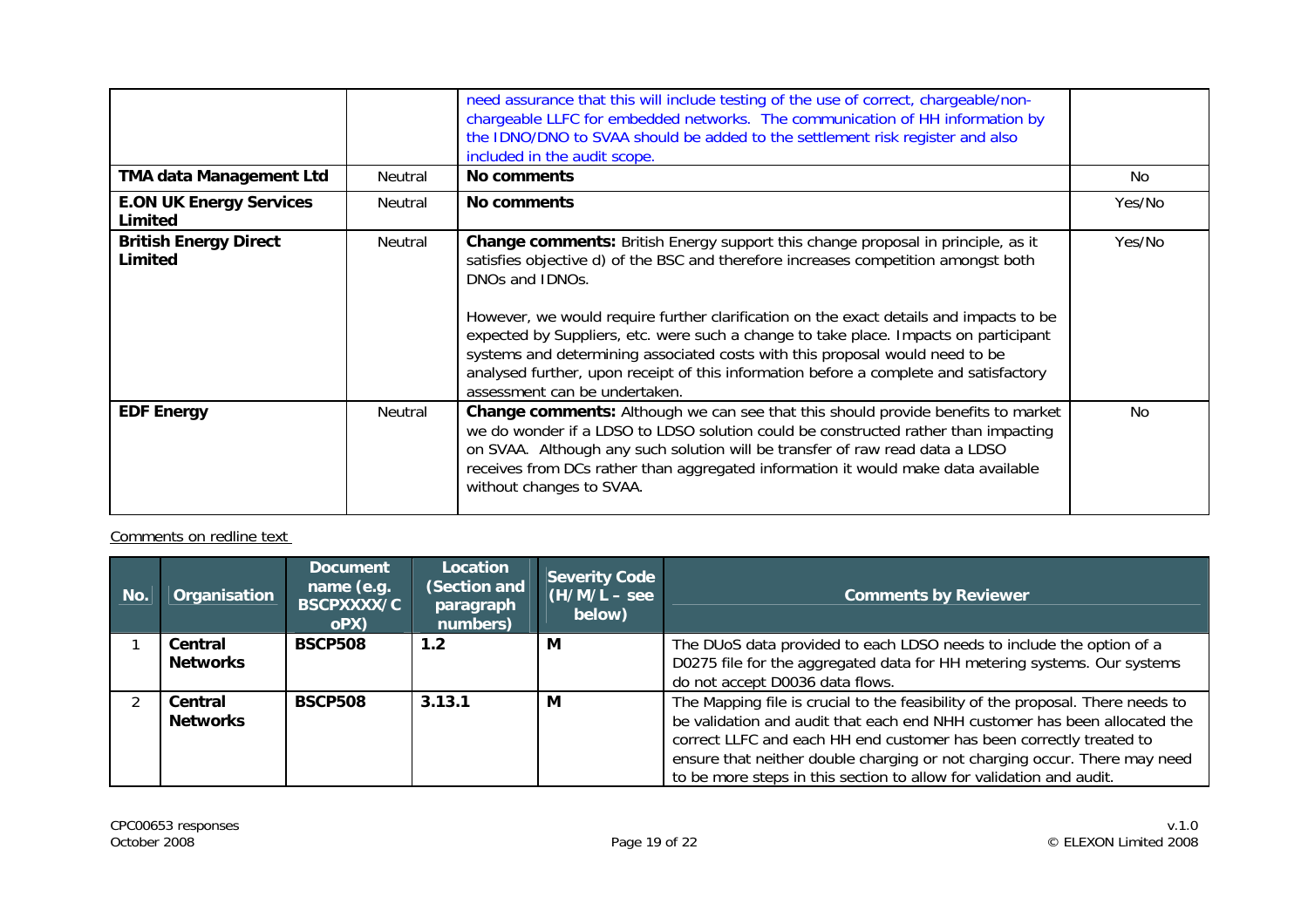| 3 | <b>CE Electric</b><br><b>UK</b>                    | <b>BSCP508</b>       | $1.2$ ii                    | M | Paragraph only refers to D0036 and not the D0275                                                                                                                                                                                                                                                                                                                                                                                                                                                                                                                                                                                                                                                                                                                                                                                                                                                                                                                                                                                                                                                                                                                                                                                                                                                                                                                                                                                                                                                                                                                                                                                                                                                                        |
|---|----------------------------------------------------|----------------------|-----------------------------|---|-------------------------------------------------------------------------------------------------------------------------------------------------------------------------------------------------------------------------------------------------------------------------------------------------------------------------------------------------------------------------------------------------------------------------------------------------------------------------------------------------------------------------------------------------------------------------------------------------------------------------------------------------------------------------------------------------------------------------------------------------------------------------------------------------------------------------------------------------------------------------------------------------------------------------------------------------------------------------------------------------------------------------------------------------------------------------------------------------------------------------------------------------------------------------------------------------------------------------------------------------------------------------------------------------------------------------------------------------------------------------------------------------------------------------------------------------------------------------------------------------------------------------------------------------------------------------------------------------------------------------------------------------------------------------------------------------------------------------|
| 4 | <b>CE Electric</b><br><b>UK</b>                    | <b>BSCP508</b>       | 3.2.15<br>3.3.15            | M | Section only refers to D0036 and not the D0275                                                                                                                                                                                                                                                                                                                                                                                                                                                                                                                                                                                                                                                                                                                                                                                                                                                                                                                                                                                                                                                                                                                                                                                                                                                                                                                                                                                                                                                                                                                                                                                                                                                                          |
| 5 | <b>Electricity</b><br><b>North West</b><br>Limited | Proposed<br>solution | <b>Boundary</b><br>voltages | H | This solution needs to be more clearly defined. It seems as though the<br>intent is to deliver a non metered solution for all voltages baskets. However<br>in the justification of change we only reference LV connections. Does this<br>mean that a further change proposal will be necessary to move up the<br>voltage range?                                                                                                                                                                                                                                                                                                                                                                                                                                                                                                                                                                                                                                                                                                                                                                                                                                                                                                                                                                                                                                                                                                                                                                                                                                                                                                                                                                                         |
| 6 | Electricity<br><b>North West</b><br>Limited        | Proposed<br>solution | <b>NHH</b> metered<br>data  | H | It would seem sensible to bill for use of system via the use of automated<br>data flows for all Metering Points within the LDSO's Connection Points<br>whether they be currently metered or not. This would be conditional upon<br>the LDSO still receiving metering data from each of the metered Connection<br>Points in order to assess the %age variance between the non metered<br>consumption and that of the metered consumption. This variance can then<br>be used across the full portfolio of Connection Points in our losses reporting<br>requirements.<br>In order to ensure we can undertake such an assessment we need to<br>capture the data associated with metered and non metered solutions. This<br>therefore needs to be considered within the solution be it via:<br>• a set of 'metered' and 'non metered' LLFCs, sent within the D0030,<br><b>or</b><br>the non metered Metering Points being identified (by the mapping<br>$\bullet$<br>flow) being sent within the D0030 flow and a full set of data<br>(metered and non metered) also being sent' or<br>a report from the LDSO of annualised advances of each Metering<br>Point within each metered Connection Points<br>The first one would mean that the mapping flow would not be required but<br>this needs to be assessed against the impact on availability of LLFCs,<br>whether they are used in MDD and any impact this may have on the supplier<br>i.e. are the suggested LLFCs only available to embedded distributors and as<br>such a mapping table is needed to match back to the customer LLFC with<br>the IDNO using the customer LLFC in their relationship with the supplier or<br>are these LLFCs available to the supplier |
| 7 | <b>Electricity</b>                                 | Proposed             | <b>NHH</b> metered          | H | Footnote 3 - in our opinion our order of preference would be:                                                                                                                                                                                                                                                                                                                                                                                                                                                                                                                                                                                                                                                                                                                                                                                                                                                                                                                                                                                                                                                                                                                                                                                                                                                                                                                                                                                                                                                                                                                                                                                                                                                           |
|   | <b>North West</b><br>Limited                       | solution             | data                        |   | 1. a new (equivalent D0030) D number thereby separating Supplier<br>billing to that of Distributor billing;                                                                                                                                                                                                                                                                                                                                                                                                                                                                                                                                                                                                                                                                                                                                                                                                                                                                                                                                                                                                                                                                                                                                                                                                                                                                                                                                                                                                                                                                                                                                                                                                             |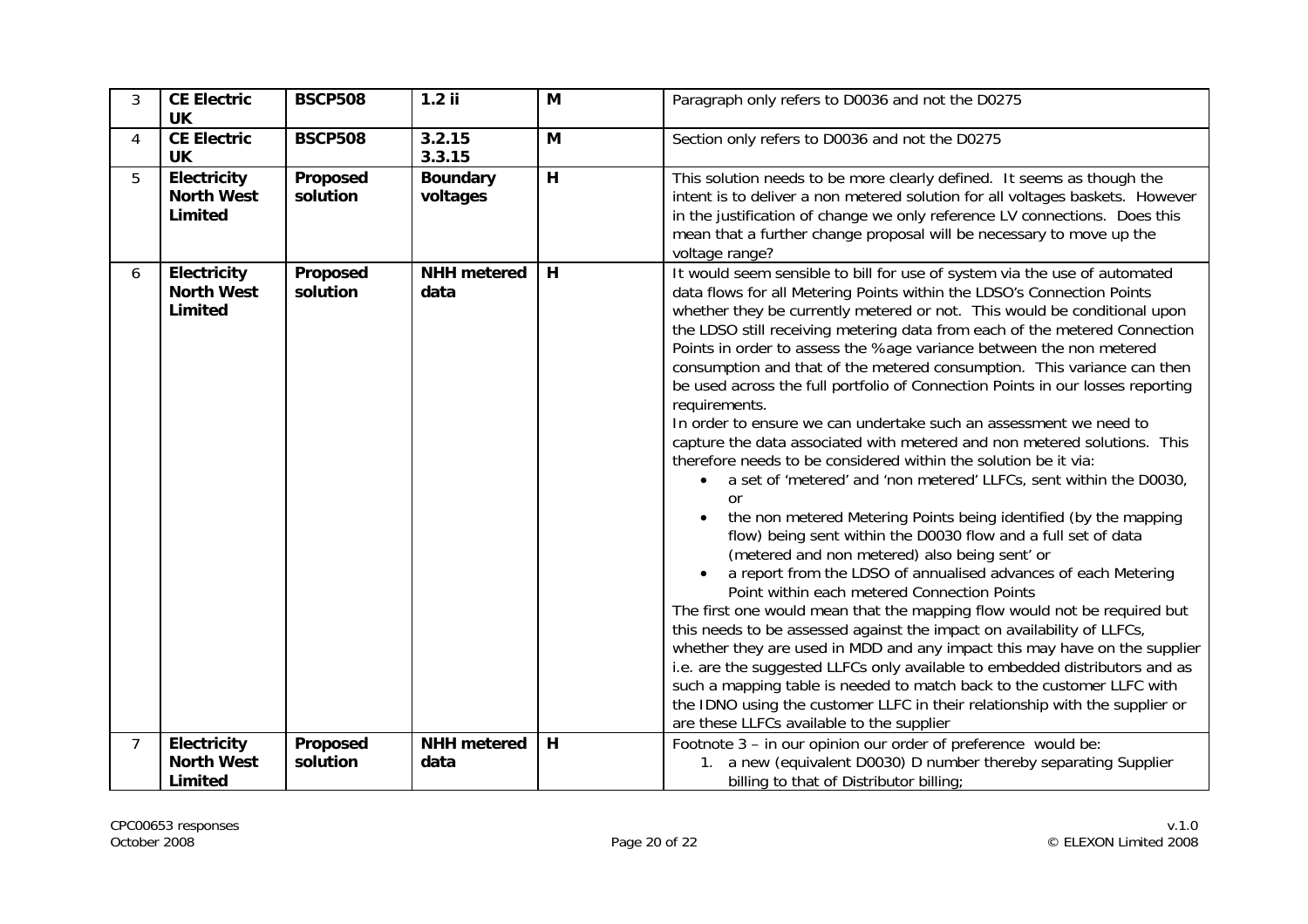|    |                   |          |                    |   | 2. modify the D0030 to accommodate this change;                                |
|----|-------------------|----------|--------------------|---|--------------------------------------------------------------------------------|
|    |                   |          |                    |   | a second D0030 which could cause issues of sequencing.                         |
| 8  | Electricity       | Proposed | <b>NHH</b> metered | H | Once the analysis has been completed on the amendments to the                  |
|    | <b>North West</b> | solution | data               |   | D0030/second D0030 we would welcome a copy of the proposed                     |
|    | <b>Limited</b>    |          |                    |   | modification through the MRA process. Do we have an indication of when         |
|    |                   |          |                    |   | this may be?                                                                   |
| 9  | Electricity       | Proposed | <b>NHH</b> metered | H | A full understanding of this solution is dependant upon the tariffs being      |
|    | <b>North West</b> | solution | data               |   | agreed between distributor and distributor, and the impact that any new        |
|    | <b>Limited</b>    |          |                    |   | LLFs will have on the end customer e.g. is the intent to put such LLFCs in     |
|    |                   |          |                    |   | MDD (if not we will have validation issues associated with our billing         |
|    |                   |          |                    |   | systems), if so what is the impact on the supplier. Does this mean that a      |
|    |                   |          |                    |   | domestic customer on an upstream distributor's network will have a different   |
|    |                   |          |                    |   | LLFC than a domestic customer on an embedded network? It is this level of      |
|    |                   |          |                    |   | detail that needs to be understood in order to undertake an impact on          |
|    |                   |          |                    |   | potential changes to both business process and IT applications.                |
| 10 | Electricity       | Proposed | <b>NHH</b> metered | H | What is in this mapping file?                                                  |
|    | <b>North West</b> | solution | data               |   | It is difficult to understand the process at this point without seeing what is |
|    | Limited           |          |                    |   | included within this flow.                                                     |
|    |                   |          |                    |   | We would expect such a flow being sent daily to the SVAA so that it matches    |
|    |                   |          |                    |   | off with the daily D0030 flow otherwise how would they know that there are     |
|    |                   |          |                    |   | any missing unless this is added to the distributor audit undertaken on an     |
|    |                   |          |                    |   | annual basis.                                                                  |
|    |                   |          |                    |   | Seeing as we believe we should have a full set of SVAA data associated with    |
|    |                   |          |                    |   | each embedded LDSO how can we differentiate between metered and non            |
|    |                   |          |                    |   | metered? By receiving a full set of data the SVAA can validate the count on    |
|    |                   |          |                    |   | the mapping file to that of the data held by the SVAA. (non metered plus       |
|    |                   |          |                    |   | metered on mapping file equals total on SVAA file)                             |
|    |                   |          |                    |   | Based on the proposal before us it seems to infer that LDSO X needs to send    |
|    |                   |          |                    |   | a count against each LLFC to the SVAA. We suspect that the same LLFC will      |
|    |                   |          |                    |   | be used in the metered situation as well (unless there are a set of LLFCs for  |
|    |                   |          |                    |   | metered), so which set of data will be provided to LDSO A e.g. in the D0030    |
|    |                   |          |                    |   | there are 100 on say LLFC 131 at various levels of settlement periods, and     |
|    |                   |          |                    |   | LDSO X send you 30 in the file what data will be sent to the LDSO A.           |
|    |                   |          |                    |   | If, as proposed later in this document, this file is only sent when there is a |
|    |                   |          |                    |   | change, what constitutes a change and what triggers the flow e.g. at what      |
|    |                   |          |                    |   | point is a new connection added to the flow? Is it once it is energised?       |